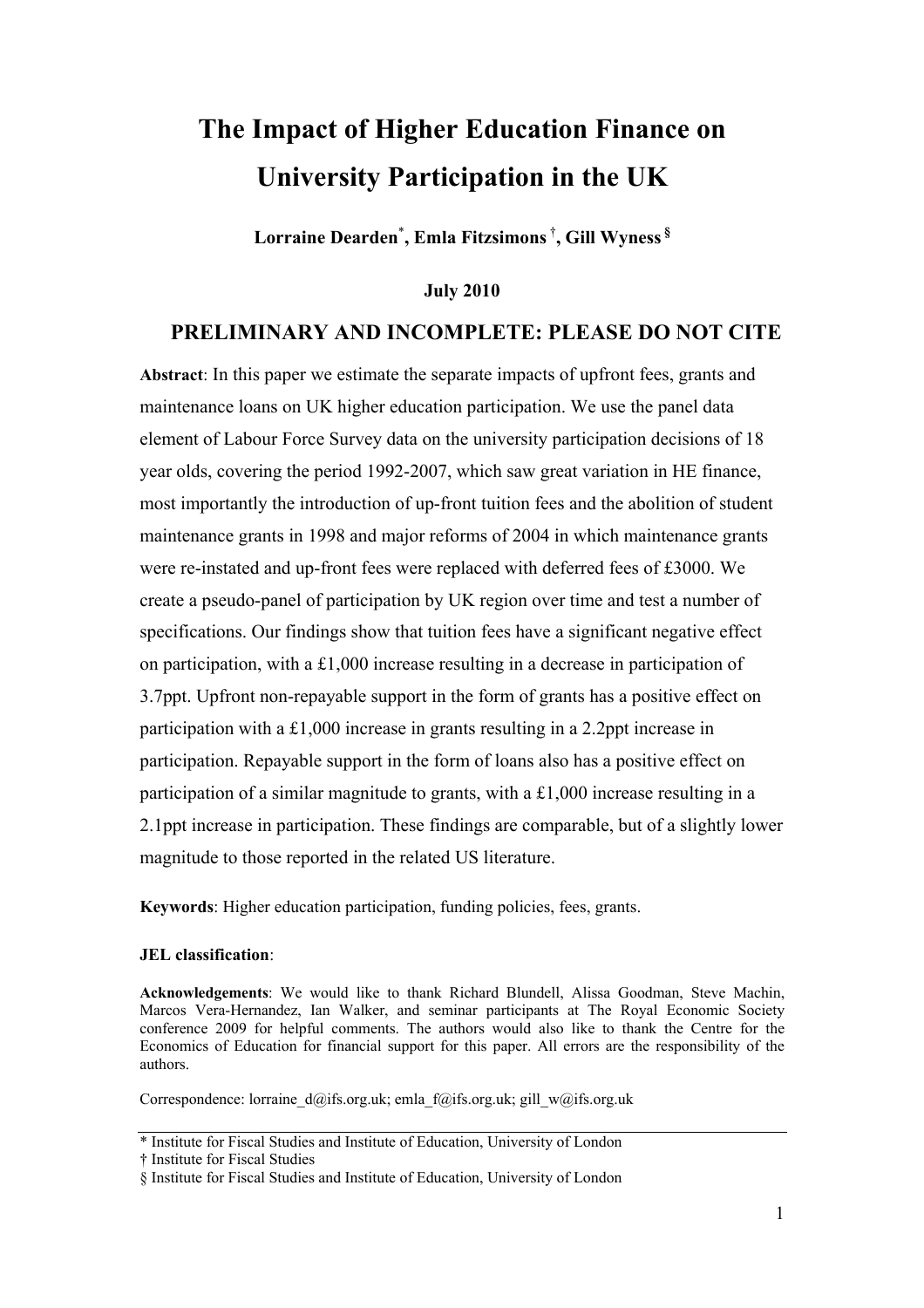## **1. Introduction**

 $\overline{a}$ 

The subject of how to finance Higher Education (HE) has been high on the agenda of successive UK governments since the 1960s. The UK has moved from a situation where the taxpayer footed the entire bill for HE, to a system where HE participants contribute part of the cost. This so-called 'cost-sharing' has always been plagued with controversy, with fears that it would lower participation, particularly among youths from low income backgrounds.

The first most dramatic changes in UK student finances occurred as a result of the 1998 Teaching and Higher Education Act, whereby tuition fees were introduced for degree courses for the first time ever. Maintenance grants were reduced substantially and subsequently abolished and replaced by maintenance loans in 1999.<sup>1</sup> Eight years later, in 2006, another substantial policy change occurred as a result of the 2004 Higher Education Act: the introduction of deferred fees, considerably higher than before, for all students, regardless of background. These so called "top-up" fees were completely offset by an accompanying fee loan to be repaid after graduation, and so represented a further major shift. Maintenance grants, which were re-introduced for the poorest students in 2004, were also significantly increased in 2006.

Perhaps unsurprisingly, advocates of widening participation opposed the introduction of tuition fees and the increasing emphasis on maintenance loans over grants, claiming that this would only serve to deter youths from lower income backgrounds from going to university. On the other hand, many economists argued that requiring students to contribute to their higher education costs was important for efficiency and equity reasons (Greenaway and Haynes, 2003; Goodman and Kaplan, 2003) and that the wage gains associated with a degree would mean youths would be unlikely to be put off by the increase in upfront costs.

<span id="page-1-0"></span><sup>&</sup>lt;sup>1</sup> Eight years later, in 2006, another remarkable policy change occurred: the introduction of deferred fees, considerably higher than before, for *all* students, regardless of background. These so called "topup" fees were completely offset by an accompanying fee loan to be repaid after graduation, and so represented a further major shift. Maintenance grants, which were re-introduced for the poorest students in 2004 were also significantly increased in 2006. We do not analyse these reforms in this paper.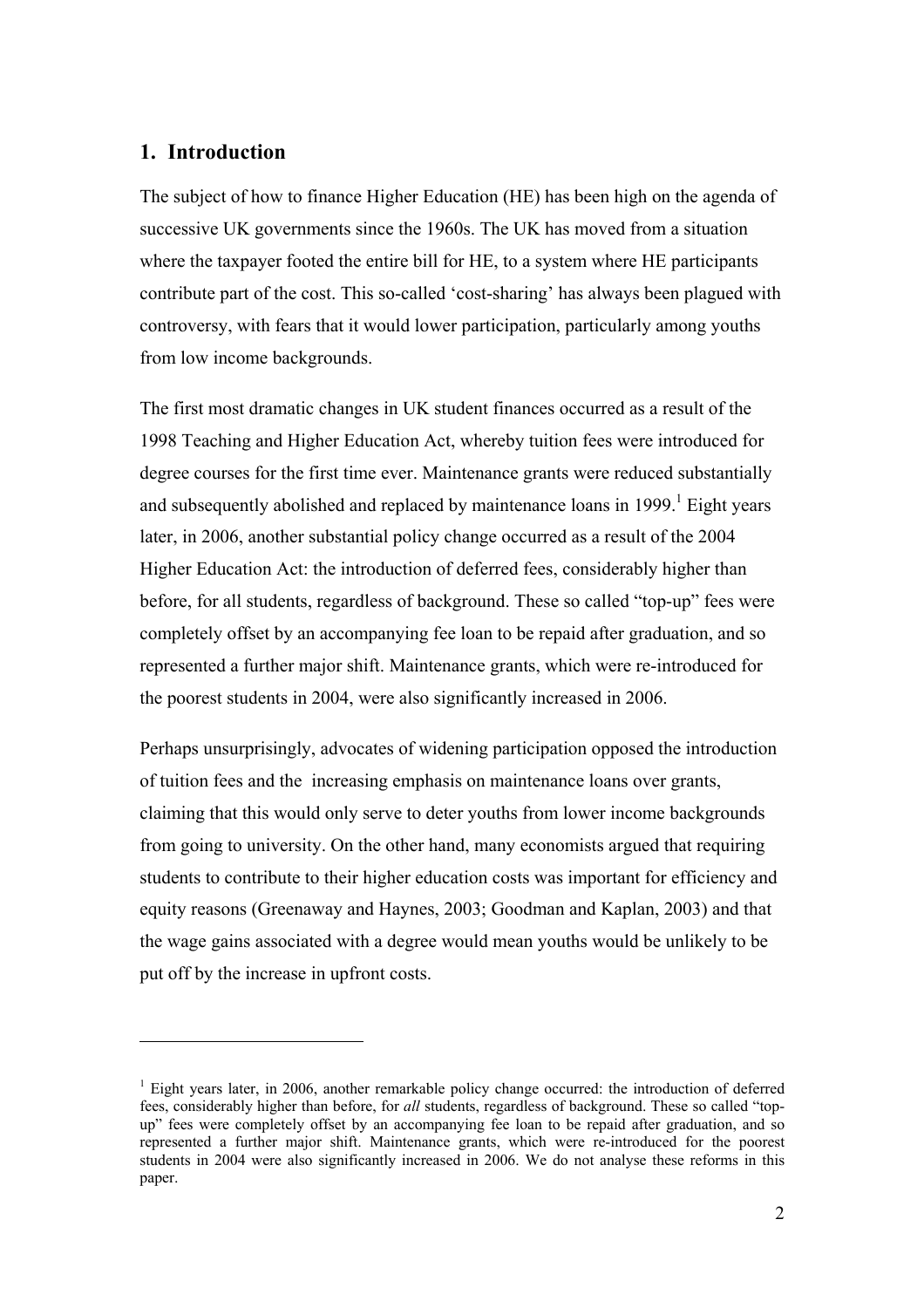However, despite years of debate and further major policy changes (for a summary, see Barr and Crawford, 2005), there remains little evidence on the extent to which maintenance grants encourage students towards higher education, or tuition fees dissuade them from it. This paper is the first UK study to provide evidence on the causal impact of maintenance grants and tuition fees on university participation in the UK. It exploits the exogenous variation in HE funding policies induced by these two reforms – along with some other variation occurring over time as a result of lesspublicised policy choices – to estimate the effects. It uses Labour Force Survey (LFS) data from 1992-2007 – a period of great variation in higher education finance, particularly at the time of the major reforms in 1998 and 2006, described more fully in section 3*.* The main result of the paper comes from a model in which we pool fourteen years of data on the (first-year) university participation decisions of youths. During this period, upfront means-tested tuition fees were introduced and then replaced by deferred fees, and upfront means-tested grants were abolished and then re-introduced. We exploit differences in average loan, grant and fee levels by regionto form a pseudo-panel of participation by parental education and region over time and apply standard panel data techniques to obtain estimates of the impacts of grants and fees on participation. Our results indicate  $\equiv$  [g1] a £1,000 increase in fees results in a 4.8ppt decrease in university participation, while a £1,000 increase in grants results in a 3.2ppt increase in participation. These findings are comparable, but of a slightly lower magnitude to those reported in US literature.

Understanding the link between participation and HE finance is important from a financial perspective. Despite the increasing share of the financial burden being borne by students, UK government spending on the HE system continues to grow – in 2007, estimated spend was £918m on maintenance grants, £349m on student fee loans and £564 on maintenance loans, as well as a further £509m on loan administration.<sup>2</sup> But there is little evidence that these subsidies have any real impact on university attendance.

<span id="page-2-0"></span> $2$  All in 2007 prices. This does not represent the amount of money lent to students, but the future cost of subsidizing and writing off student loans issued in that year as well as management of the student loans stock (DfES departmental report 2007)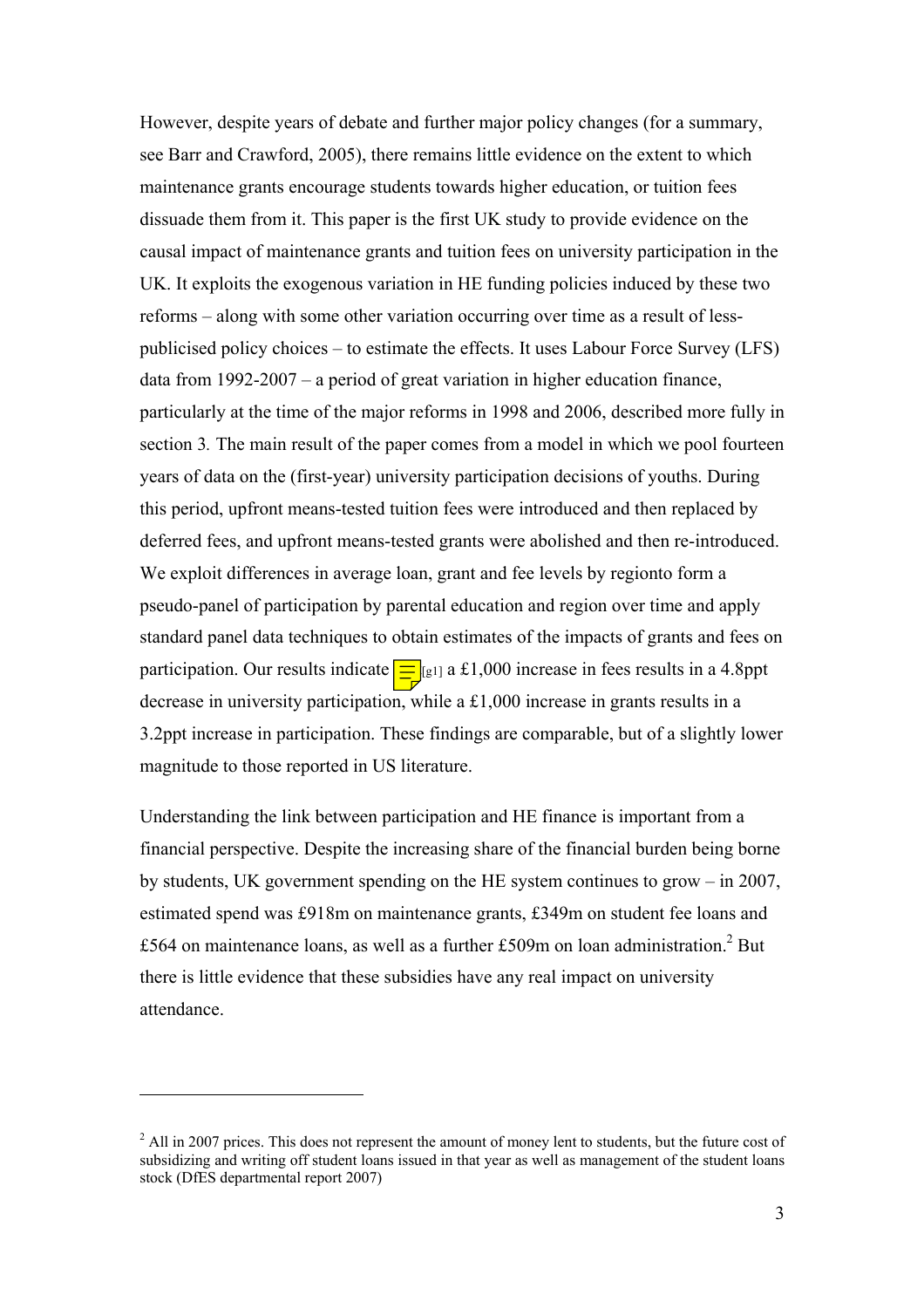Separating out the effect of fees and grants is also important for policymakers going forward. Historically in the UK, HE policymakers have introduced packages of reforms, affecting both major elements of HE finance, grants and fees. However, if, as is likely, future policymakers adjust just one element of HE finance, then knowing how this may affect participation is of key importance. Previous related papers in the UK have focused on responses to a set of particular reforms, most notably the 1998 ones, rather than on the separate effects of the levels of fees and grants on participation over time. Blanden and Machin (2004) examine university participation rates by parental income before and after the 1998 reforms. They find that degree attainment became more closely linked to family income as participation in HE expanded between the 1980s and 1990s. However, they find no evidence that this gap in participation was related to the cost of HE. Evidence from a subsequent paper (Blanden and Machin, 2008) indicates that the link between degree participation and family income, while still strong, was static for those obtaining a degree between 1993-2003. Similar evidence of this nature comes from Galindo-Rueda et al (2004), who look at changes in university participation by parental income, over 1994-2001. Their results also highlight the large gap in participation by income background during the past decades, and they also conclude that this gap cannot be ascribed to the 1998 reforms.

Rather than examining participation responses to a particular set of reforms, we advance on these studies by untangling the separate impact of grants and fees, and their direct relationship to HE participation. We accomplish this by constructing individuals' grant and fee obligations (which can be calculated using each respondent's parental income data and the year they are eligible for university) and using variation in tuition fee and grant policy over time through the changes in policy highlighted above, and across income group due to means-testing rules, for identification.

Closely related to our work is the sizeable body of US literature estimating the causal effects of grants and fees on HE participation. Kane (1994) exploits between- and within- state variation in US public spending on tuition fees to estimate the impact of tuition fee costs on university attendance. He finds that a \$1000 increase in tuition fees (\$1999) leads to a 3.7ppt decrease in attendance of black 18-19 year olds. Kane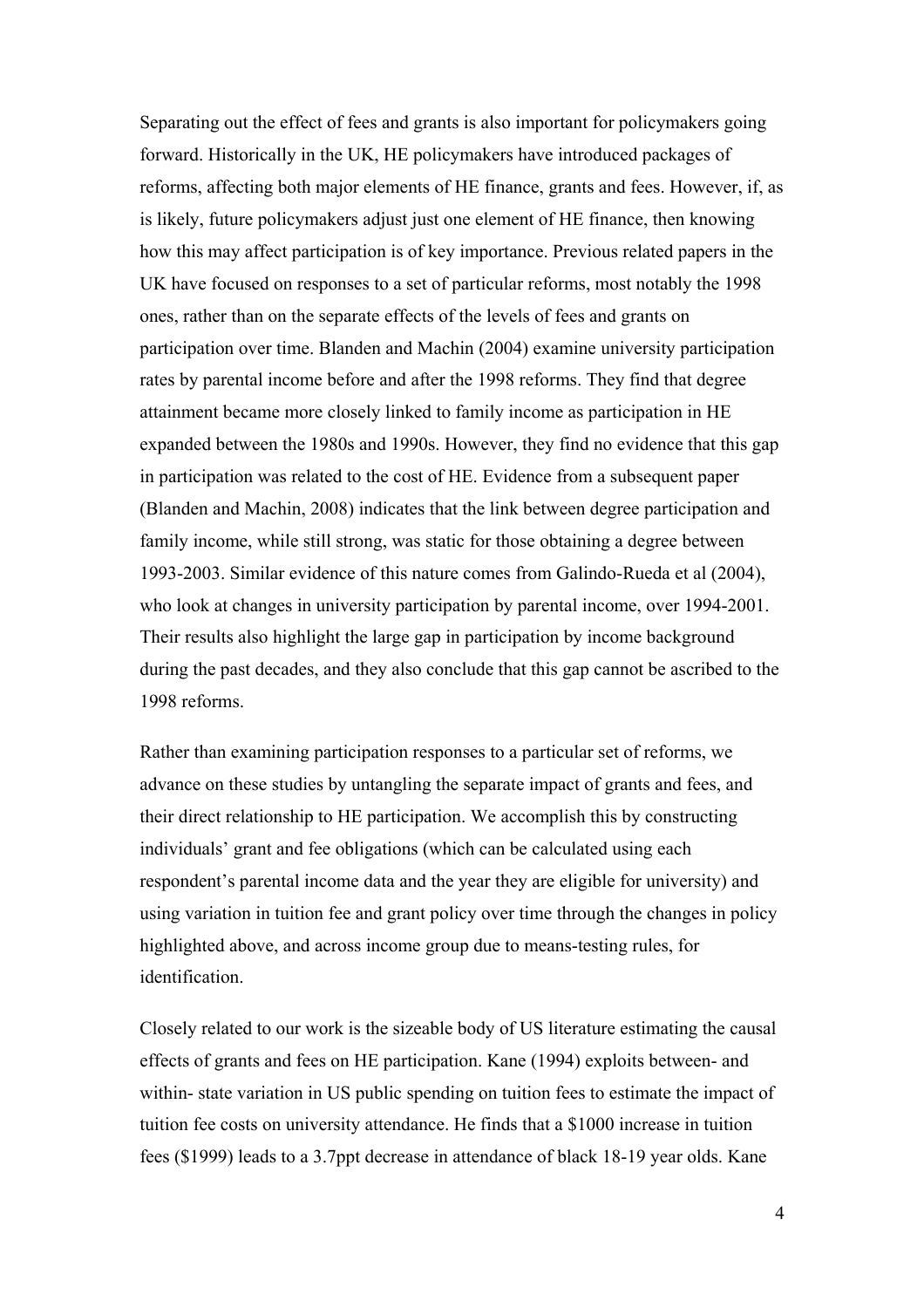(1995) also finds evidence of reductions in HE participation as a result of increased fees. His fixed effects methodology implies a \$1000 increase in fees leading to a 2.4ppt decrease in participation.

Dynarksi (1999) exploits a policy change in 1982, whereby HE financial aid was withdrawn from children with a deceased, disabled or retired father. Using a difference-in-differences methodology to estimate the impact of aid on attendance, she finds that the effect of the reform is to reduce HE participation by 3.6 percentage points. Kane (1995) also looks at the impact of the Pell Grant aid system, but finds no impact on participation, while Sefton and Turner (2002) find a small impact of Pell Grant eligibility of 0.7 percentage points per \$1000 of aid (although of a restricted sample of mature students) in their fixed-effects estimation.

Hemelt and Marcotte (2008) point out that little research of this nature has been carried out in recent years, making their paper a useful update. Their fixed effects methodology utilises significant variation in tuition fees within US institution. They find similar elastictities to Kane in the US.

 $\equiv$ ile these results relate to non-UK student aid and fee policies, the results all suggest that the levels of grants and fees set by the government play an important role in affecting HE participation decisions. Our paper consolidates this evidence even further in a different setting, the UK.

The paper proceeds as follows. In Section 2, we provide more background on the HE finance reforms that took place in 1998 and in particular which types of students were most affected and how. Section 3 describes the data that we use in the analysis. Section 4 describes our estimation strategy and 'pseudo panel' approach, while Section 5 presents the main findings of this analysis. Section 6 concludes with implications of the results for UK higher education funding policy. A number of robustness tests are presented in the Appendix.

# **2.** HE Finance in the UK,  $1960 - \frac{200}{\frac{1}{2}}9_{\frac{g}{3}}$

In this section we describe the evolution of HE Finance in the UK throughout the period 1960 through 2009. The UK HE sector has undergone a massive expansion in recent decades. Student volumes have more than quadrupled, rising from around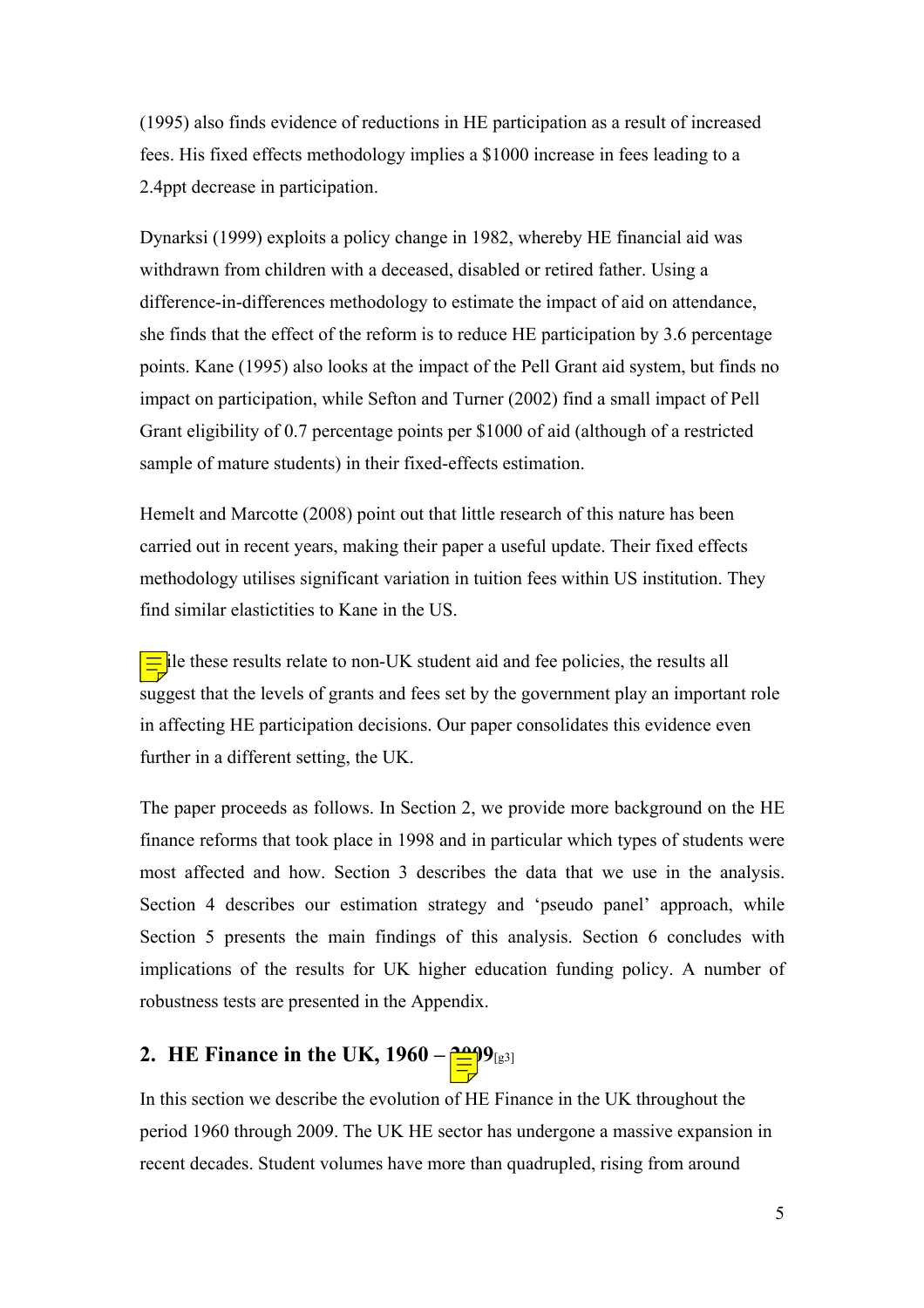100,000 full-time equivalent (FTE) students in the 1960s to just under  $450\sqrt{\frac{1}{\pi}}$  [g4]by 2007, as illustrated in Figure  $1<sup>3</sup>$ 



This large increase in university attendance occurred intermittently and for various reasons (see Wyness (2010) and (Blanden et al, 2003) for details). However the large rises in participation were not matched with increases in university funding, so by 1997 the HE sector was in financial crisis: funding per FTE student had fallen to a historic low of £[4](#page-5-1),8[5](#page-5-2)0<sup>4</sup> (from £8,000<sup>5</sup> per student at the end of the 1980s). The Dearing Report  $(2007)^6$  was commissioned by the government to recommend ways to tackle the funding crisis as well as look at the issue of widening participation; despite the increases in enrolment, the gap between rich and poor was still very wide in comparison to other developed countries (Barr and Crawford, 1998), and rather than narrowing, it was widening (Blanden et al, 2005).

#### **2.1 1998 Reforms**

<span id="page-5-0"></span><sup>&</sup>lt;sup>3</sup> All UK domiciled Higher Education students (HESA). Full-time equivalent (FTE) data represents the institution's assessment of the full-time equivalence of the student instance during the reporting academic year. FTE data is based on the HESA session population, and includes writing-up students.

<span id="page-5-1"></span> $4$  All figures that follow are in 2006 prices unless otherwise stated <sup>4</sup> All figures that follow are in 2006 prices unless otherwise stated  $\frac{5}{5}$  Source: Carpontian Institute of Education Injurgity of London

<span id="page-5-2"></span>Source: Carpentier, Institute of Education, University of London.<br>  $\frac{6}{5}$  Formally known as "The National Committee of Inquiry into High

<span id="page-5-3"></span>Formally known as "*The National Committee of Inquiry into Higher Education*"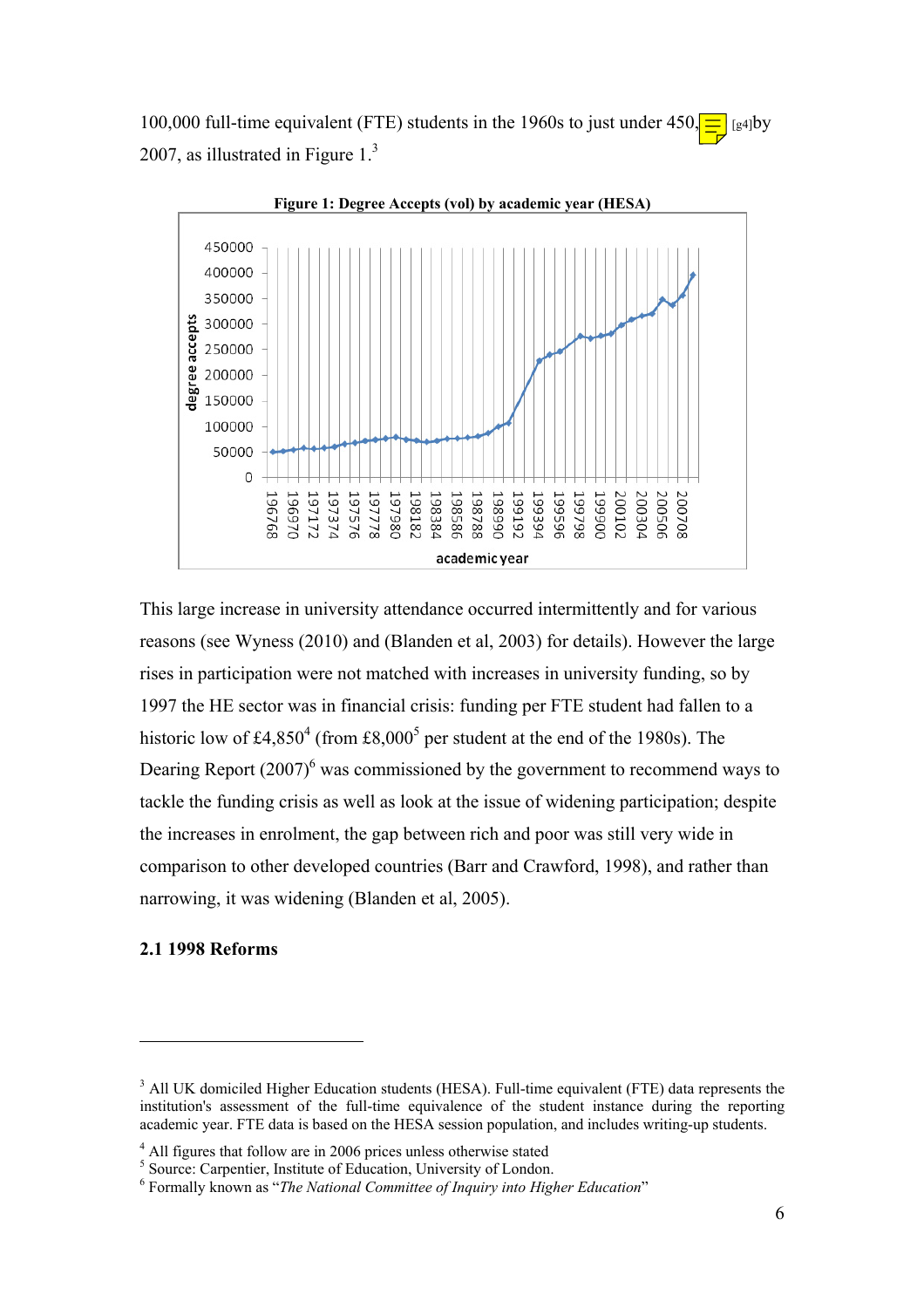The most important policy change to come out of the Dearing Report was the introduction – for the first time ever in the UK - of upfront means-tested tuition fees of up to £1,200 in 1998, for all but the least well off students (just over half the student population as of 1998).

It also resulted in the abolition of grants from 1999 onwards (preceded by their halving in 1998), affecting just over half of all students. However, since 1990, the real value of grants had been eroding dramatically since they were frozen in real terms (see Figures 2-4, which illustrate the value of grants, fees and loans for students from different parental income backgrounds) so that in the period before their abolition they were extremely low, at a maximum of £810, in nominal terms. Finally, government-subsidised maintenance loans were increased. This latter reform was fully  $\equiv$  sed [g5][EF6]in by 1999 (Goodman and Kaplan, 2003, Barr, 2004). Indeed, for those formerly eligible for grants, the increase was commensurate to the reduction in the grant, as is clear from Figures 2-4.

By 2004 UK participation had increased significantly, but despite Government declarations on the importance of widening participation, representation of the lowest socio-economic groups had barely changed, though in absolute terms it had risen (see Mayhew, Deer and Dua, 2004). There was also concern that the student support package was still too low to cover the costs of attending university (Barr, 2004). A further concern was that UK universities were still under funded compared with the rest of the OECD, compromising their quality and hence competitiveness (Greenaway and Haynes, 2003). To address these issues, the Government introduced the Higher Education Act in 2004.

#### **2.2 2006 Reforms**

 $\overline{a}$ 

This Act, fully in place by 2006, abolished upfront tuition fees and replaced them with a higher deferred fee, to be implemented in the 2006/07 academic year. Unlike its predecessor, the new fee was not means-tested, and could be up to £3,000 per year, with the amount at the discretion of each university (Dearden et al, 2004; 2008).<sup>[7](#page-6-0)</sup> Fees

<span id="page-6-0"></span> $7$  In practice, \*\*% of universities charged the full fee.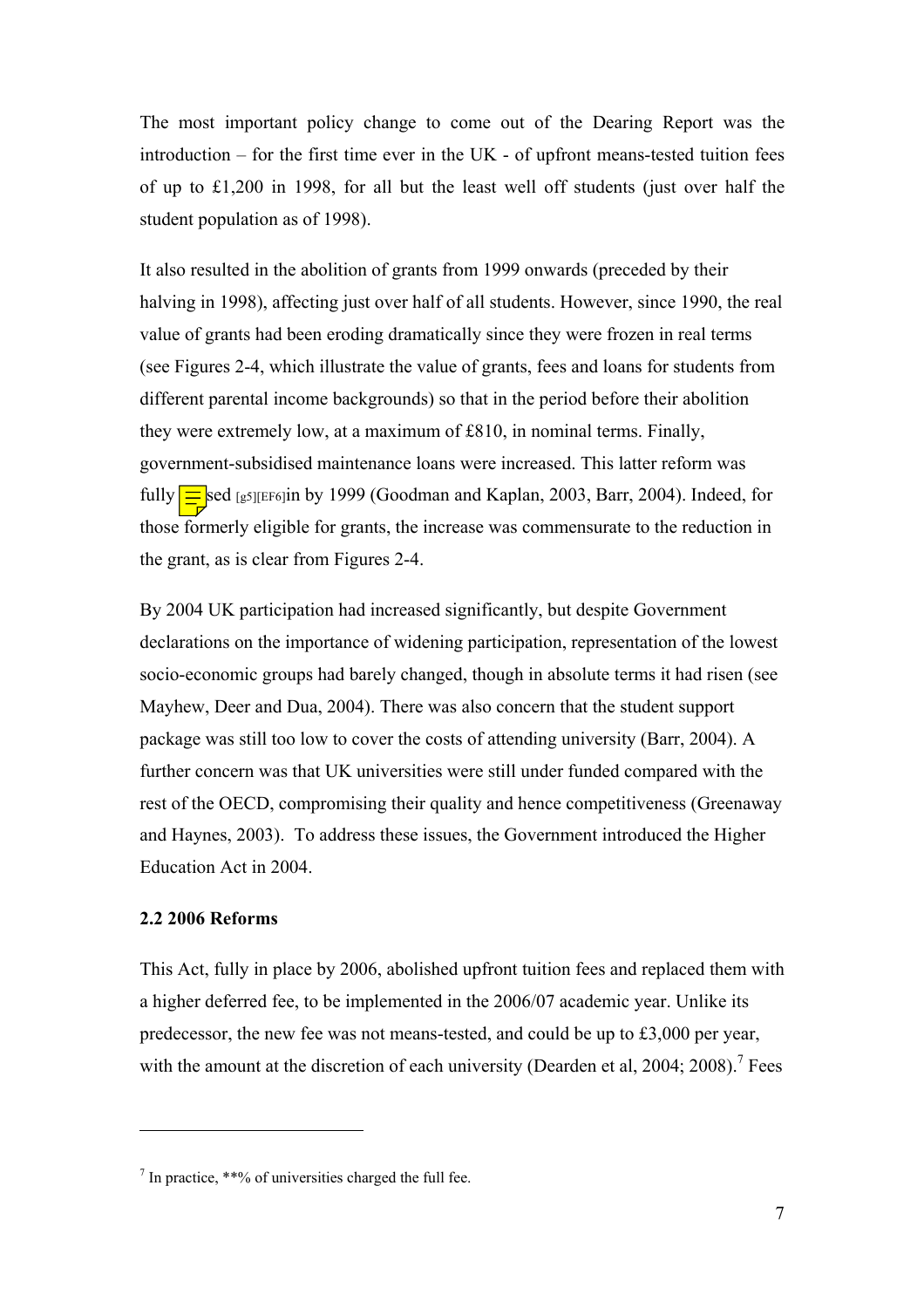were deferrable until after graduation, using government subsidised incomecontingent loans.

Another change to occur as a result of this act was the re-introduction of maintenance grants of up to £2,700 for the poorest  $\boxed{\equiv}$  lents[g7 $\boxed{\equiv}$ [8](#page-7-0)].

Maintenance loans were meanwhile reduced slightly for those students who qualified for the grant increase (those with parental income of below around £37,000)

The elements discussed above are summarised in Tables 1-3 below, where their precise relationship with parental income is shown for some example years.

| Two $\alpha$ is remainded grand eignancy by partner medine (\$2000) |      |      |      |      |  |
|---------------------------------------------------------------------|------|------|------|------|--|
| <b>GRANTS</b>                                                       |      |      | vear |      |  |
| parental income                                                     | 1992 | 1998 | 2004 | 2006 |  |
| $<$ £10,000                                                         | 2989 | 949  | 1040 | 2700 |  |
| £20,000                                                             | 179  | 949  | 248  | 2283 |  |
| £30,000                                                             | 0    | 569  | 0    | 832  |  |
| £40,000                                                             | 0    | 0    | 0    | 0    |  |
| £50,000                                                             | 0    | 0    | 0    | 0    |  |
| >E50,000                                                            |      |      |      |      |  |

#### **Table 1: Maintenance grant eligibility by parental income (£2006)**

| Table 2: Tuition fee eligibility by parental income (£2006) |  |  |  |  |  |
|-------------------------------------------------------------|--|--|--|--|--|
|-------------------------------------------------------------|--|--|--|--|--|

| <b>FEES</b>     |      |      | vear |      |
|-----------------|------|------|------|------|
| parental income | 1992 | 1998 | 2004 | 2006 |
| $<$ £10,000     | 0    | 0    | 0    | 3000 |
| £20,000         | 0    | 373  | 0    | 3000 |
| £30,000         | 0    | 1172 | 980  | 3000 |
| £40,000         | 0    | 1172 | 1196 | 3000 |
| £50,000         | 0    | 1172 | 1196 | 3000 |
| >E50,000        | 0    | 1172 | 1196 | 3000 |

#### **Table 3: Maintenance and fee loan eligibility by parental income (£2006)**

| <b>LOANS</b><br>vear<br>_____<br>. |  |
|------------------------------------|--|
|------------------------------------|--|

<span id="page-7-0"></span><sup>&</sup>lt;sup>8</sup> Maintenance grants had in fact been reintroduced in 2004/05 at £1,000 per year.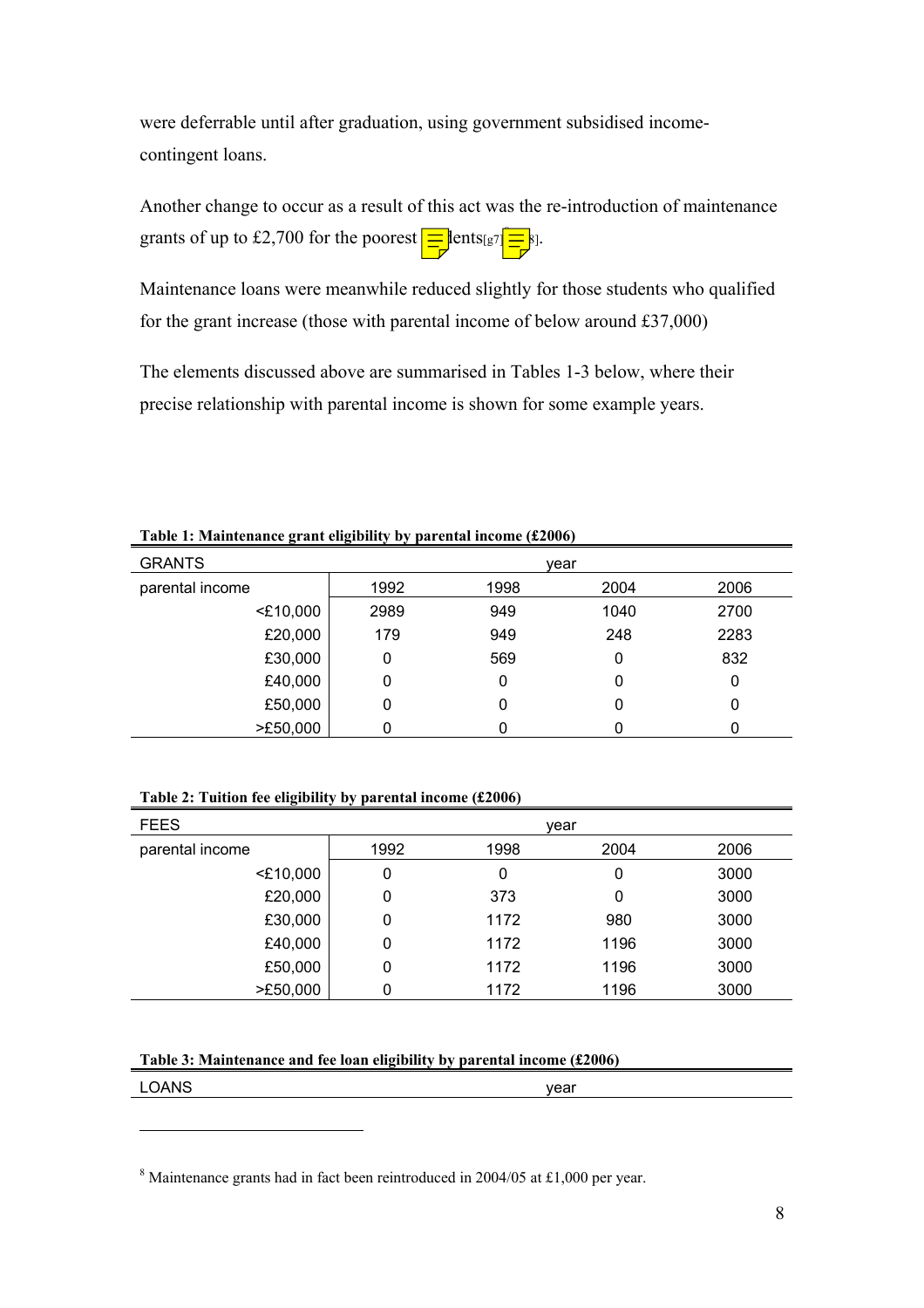| parental income | 1992 | 1998 | 2004 | 2006 <sup>1</sup> |
|-----------------|------|------|------|-------------------|
| $<$ £10,000     | 943  | 3204 | 4260 | 6555              |
| £20,000         | 943  | 3204 | 4260 | 6555              |
| £30,000         | 943  | 2884 | 4260 | 7005              |
| £40,000         | 943  | 2403 | 3262 | 6549              |
| £50,000         | 943  | 2403 | 3199 | 6305              |
| >E50,000        | 943  | 2403 | 3199 | 6305              |

<sup>1</sup>Includes £3000 fee loan (introduced in 2006)

 $\overline{a}$ 

As Tables 3-5 indicate, all elements of HE finance are means-tested (with the exception of deferred fees introduced in 2006, which are payable by all students). Thus parental income perfectly predicts the amount of fee, loan and grant a youth *would be* eligible for were (s) he to attend university the following year.

While the main policy changes in grants, fees and loans generate important variation over time, all three are highly correlated with each other, and with parental income, due to the means-testing criteria. This can be clearly seen from Figures 2-4, which show fee, grant and loan eligibility over time and by parental income.<sup>[9](#page-8-0)</sup> They show in particular how loans have been used by policymakers to help offset adverse changes to grants and fees.

For instance, an inverse relationship between grants and loans is evident from Figures 2 and 3, in line with policymakers trying to offset grants reductions with loan increases, to leave students no worse off in terms of upfront costs.

Moreover, it is clear from Figures 3 and 4 that when fees were introduced for medium and high income students (1998/99), loans were extended considerably at the same time (so that by 1999 the increased cost in fees was fully covered by an increase in loans for those eligible for fees). Though not explicitly stated, the intention was that they cover the increased fees (indeed, anecdotal  $\equiv$  lence suggests that students used their maintenance loans to pay for fees[g9][EF10]). Similarly, we see that in  $2006/07$ , fees were increased, but were deferred and covered completely by a loan.

<span id="page-8-0"></span> $9^9$  For ease of illustration, we present these charts by income group – where "Low Income" students are those who will always be eligible for full grants, and never eligible for means-tested fees (parental income approx <£17,500pa); "Medium income" students are eligible for partial grants and partial means-tested fees (parental income approx  $\ge$  £17,500 &  $\le$  £37,500); "High income" students are never eligible for fees, but always eligible for means-tested fees (parental income approx  $> \pounds 37,500$ ).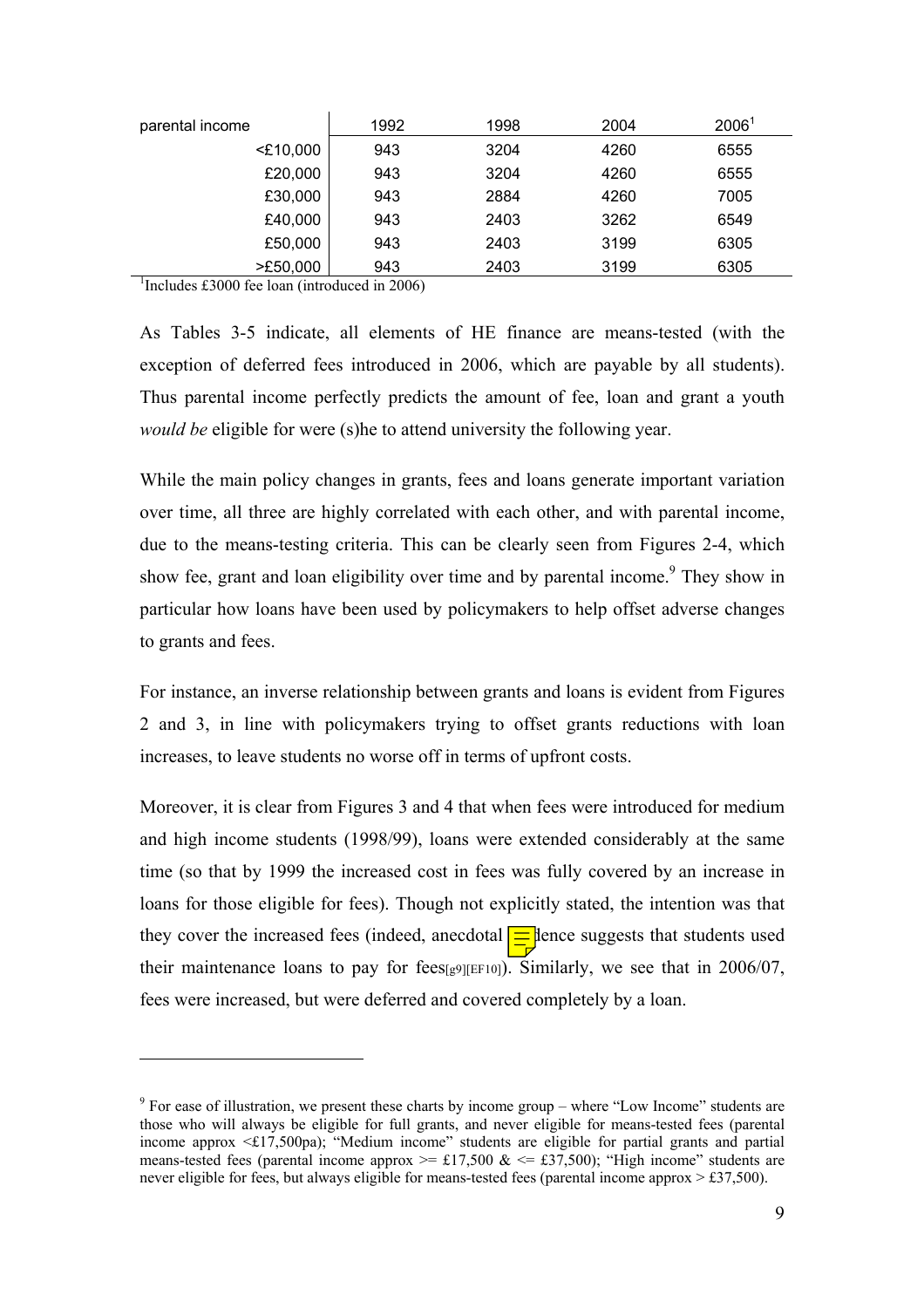So, for each of the main policy changes, policy makers increased loans to offset increases in costs arising from falling grants and rising fees. This results in a high degree of collinearity between loans, grants and fees during the time of these policy shifts. As explained in section 4, we deal with this issue by converting our data into a pseudo panel, applying a fixed-effects transformation – a common method of dealing with  $\boxed{\equiv}$  inearity[g11].



**Figure 2 Fee, Grant and Loan eligibility: Low income students** 



**Figure 3 Fee, Grant and Loan eligibility: Medium income students** 

**Figure 4: Fee, Grant and Loan eligibility: High income students**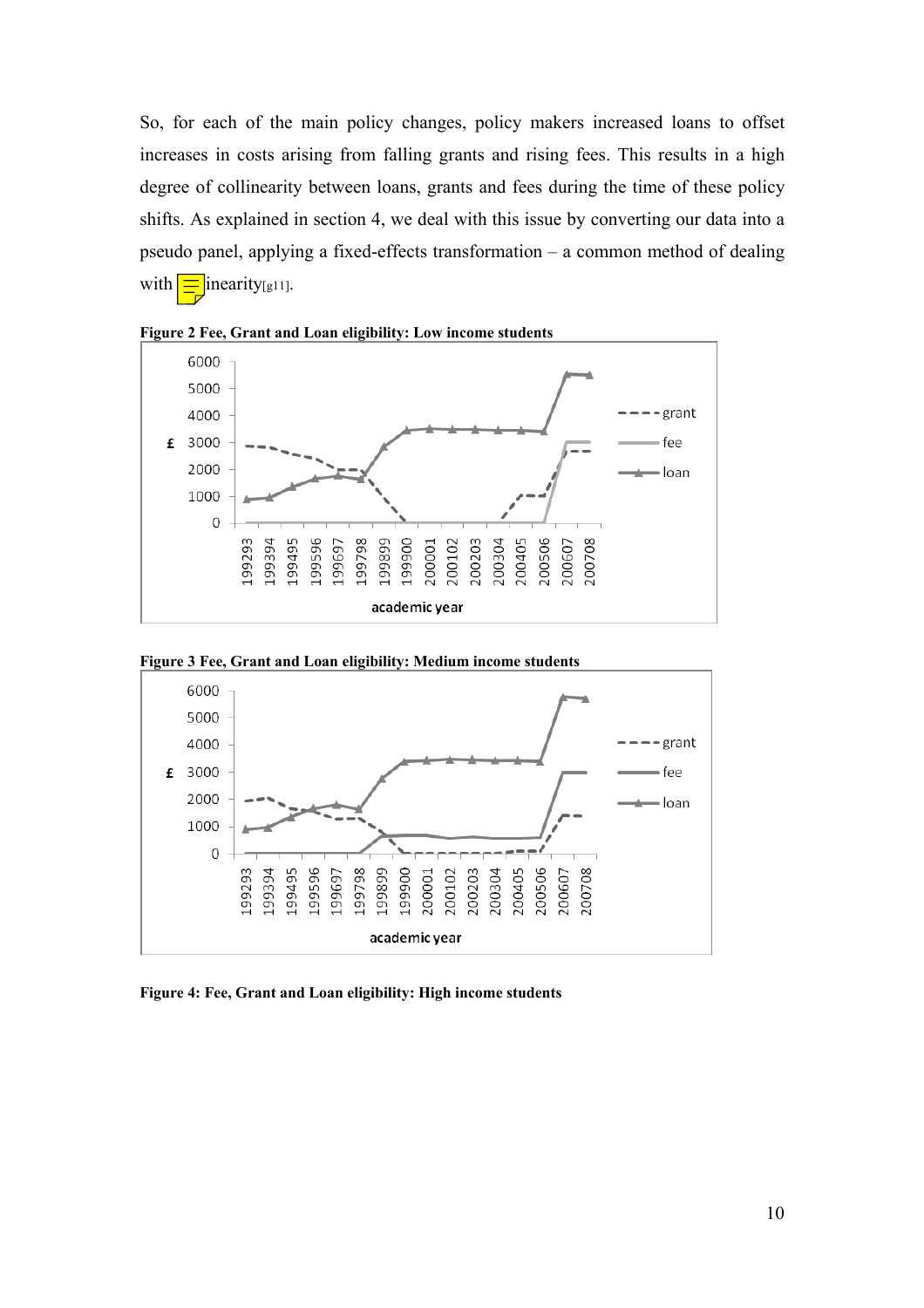

## **3. Data**

 $\overline{a}$ 

We are interested in finding out whether grant, fee and loan eligibility affects an individual's likeliness to enter university. Therefore, our sample of interest is youths of university entry age. In particular our sample consists of those eligible for *their first year of* university, who are subject to the finance policy in place in their first year of entry (subsequent policy changes do not affect them). We take these to be people who are of the appropriate 'academic age' for first year of university (as determined by precise date of birth)[10,](#page-10-0) whatever their education background*.* We do not consider continuing university students in our analysis (i.e. those already in the HE system) since we are unable to tell which HE Finance policy they are subject to (this depends on year of entry into education – information we do not have – rather than current year of study) or whether they decided to enter university after a gap year or more to avoid an HE policy. Furthermore, our paper concentrates on the effect of HE Finance on entry to HE rather than on the decision to continue.

For this sample of individuals, we require access to their parental income in order to calculate the amount of fees, - grants and  $\frac{1}{\sqrt{2}}$  is [g12]they *would be* eligible for were they to go to university*.* Note since we do not observe take-up of grants and loans, we model students' behaviour based on what they are eligible for  $-$  i.e. 'intention to treat'*,* which is more at the heart of policy makers' concerns.

<span id="page-10-0"></span> $10$  For more information on the English school admissions entry criteria see http://www.teachernet.gov.uk/management/atoz/c/compulsoryschoolage/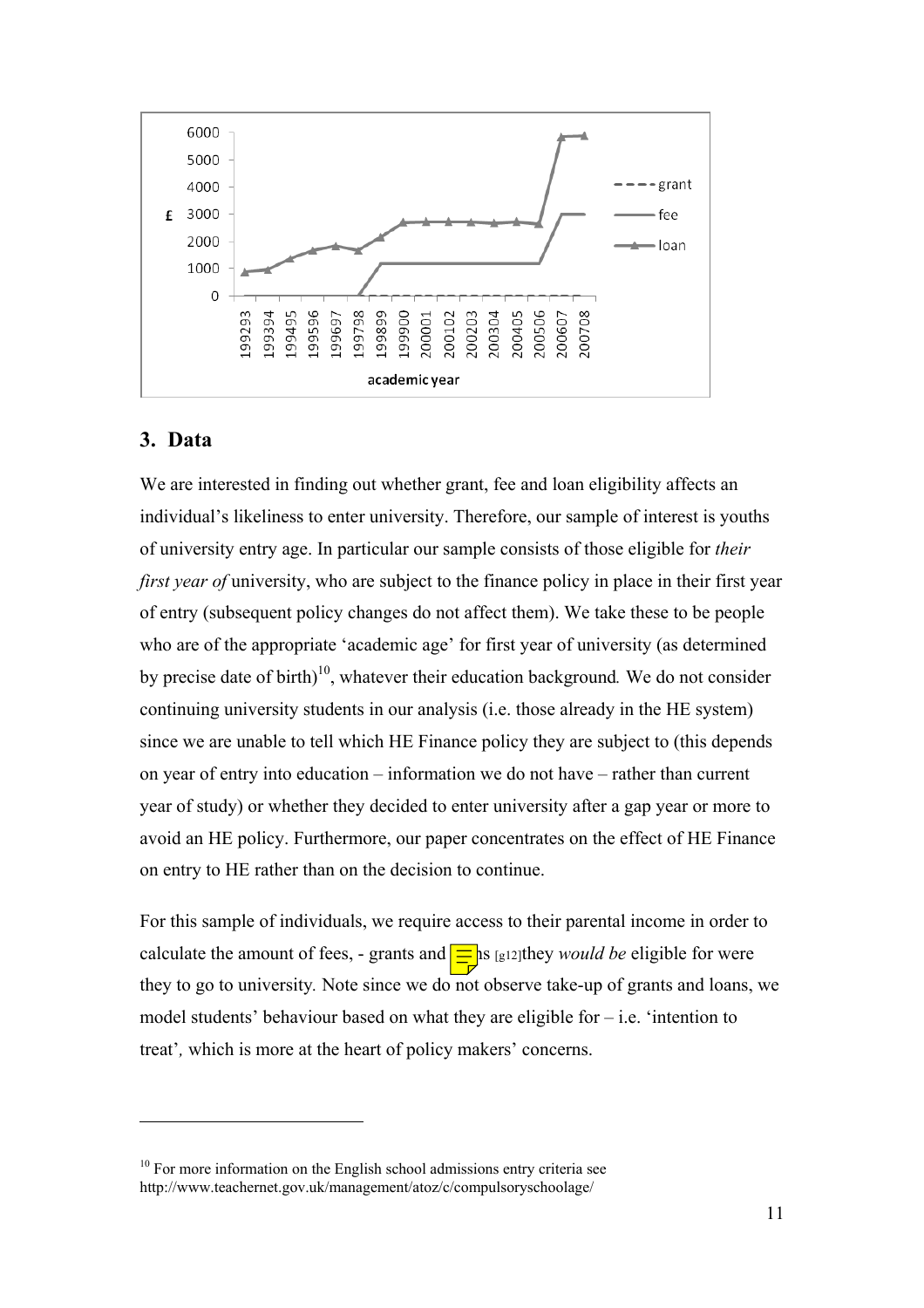However, few datasets observe people living at home in the year before they are eligible for university, along with their date of birth and their parents' income, which is what is used to determine grant and fee levels. Moreover, datasets that successfully follow that specific individual into university or otherwise, a year later, are even harder to come by! The Labour Force Survey (LFS) was the only one that fulfilled these criteria and contained adequate sample sizes to enable robust estimation.<sup>11</sup> This is a survey following around 60,000 households every quarter. It has both crosssectional and longitudinal elements – households are interviewed for 5 consecutive quarters (i.e. waves  $1 - 5$ ) and then removed from the panel and replaced. We use LFS data from 1992 through 2007 in all that follows.

We use this data set to create an accurate picture of university participation in the following way. We assess whether an individual is of university age in wave 5 (using date of birth as previously described). If so, we obtain their parent's income in wave 1 and calculate their fee, loan, and grant levels. The dependent variable is whether the individual is participating in university in wave 5 or not. This method applies to all individuals living in either home or in halls of residence (89% of first year university participants). For the remaining 11% who live in private accommodation, we have no parental income information (since such individuals are in independent households). For these individuals we estimate fee, loan and grant eligibility on the basis of their own characteristics, using the year of university eligibility for identification. The sensitivity of this approach is tested by excluding them from the model completely and the results are found to be similar (see Section 6 for full details of this method and the results).

Another potential issue with our parental income data is that some individuals' parental incomes are observed only in the year in which they go to university, rather than the year before. This is true of all individuals in the LFS pre-1996, in which income information was only recorded in wave 5, as well as some individuals for whom the information is missing in wave 1 but not in wave 5. For these individuals,

<span id="page-11-0"></span><sup>&</sup>lt;sup>11</sup> For various reasons, neither the British Household Panel Survey (BHPS) nor the Family Resources Survey (FRS) fulfilled these criteria. The BHPS was found to have inadequate sample sizes, while the FRS does not collect information on those attending university but living outside the home (except those in halls of residence).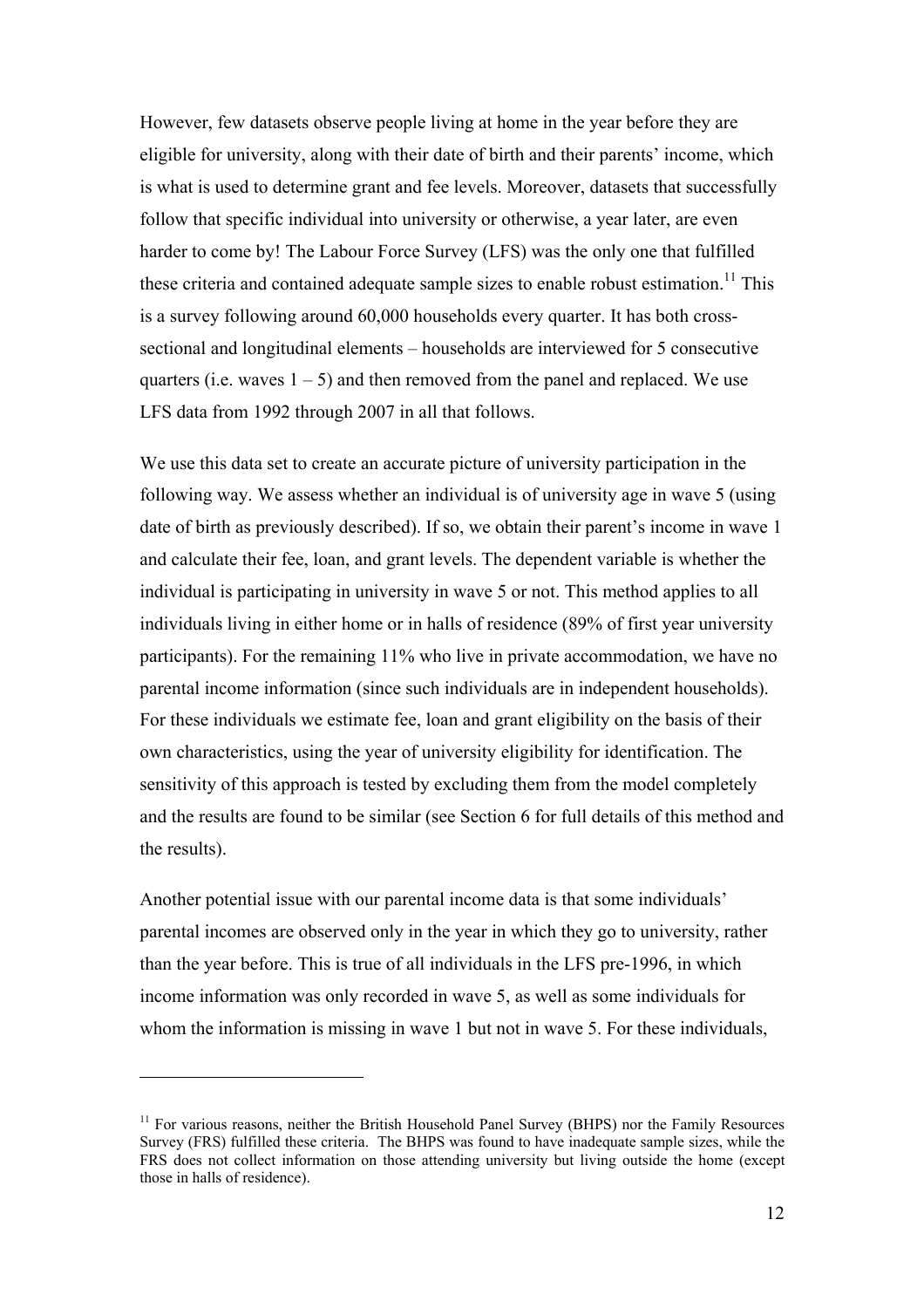we impute their lagged parental income based on their current wave 5 income, adjusting for inflation. We test for robustness of this approach post-1996 by imputing lagged income in this way, for those whose income we observe in both waves, and measuring the correlation. We find the imputed and real incomes for wave 1 to be highly correlated, at around 0.85.

In the analysis that follows, the sample is restricted to youths in England, Wales and Northern Ireland since Scotland experienced a significant departure from UK policy in 2000, and as part of this, introduced an endowment of £2289 per student, to be paid upon graduation. This renders the Scottish system very different to the English system, with no comparable series in the rest of the UK.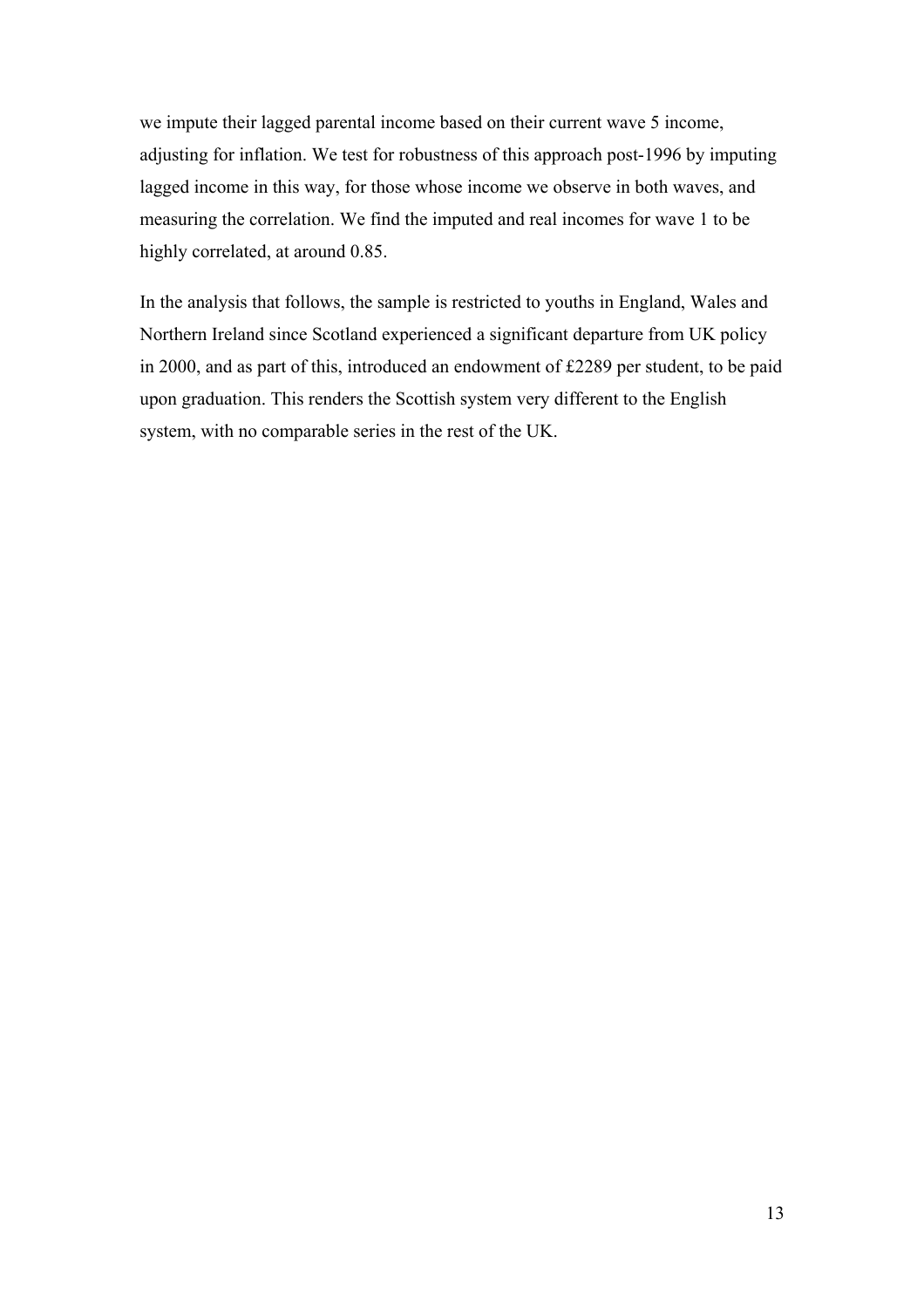Our outcome variable is "studying for first degree" – the average participation rate of the sample is 16.1% though participation varies considerably by income group, as seen in Figure  $5^{12}$ , with only 11.4% of individuals from low income backgrounds studying for a degree, versus 31.8% from high income  $\equiv$  kgrounds[g13]. The sample is evenly split between males and females, those with and without five good GCSEs and parental education types. Again it can be seen, unsurprisingly, that those with high parental incomes have very highly educated parents, and vice versa. The significant increase in participation in 1992/93 academic year arising from the 1992 HE act is also somewhat apparent in this chart $13$ .



Table 4 shows summary statistics and sample means, including the selection of control variables which will be used throughout the remainder of this analysis. These

<span id="page-13-0"></span> $12$  We use the income groups defined in Section 2.2 (see footnote 12) in the descriptive statistics

<span id="page-13-1"></span><sup>&</sup>lt;sup>13</sup> In a sensitivity testing stage, all models are re-estimated excluding 1992/93, with little effect on the results.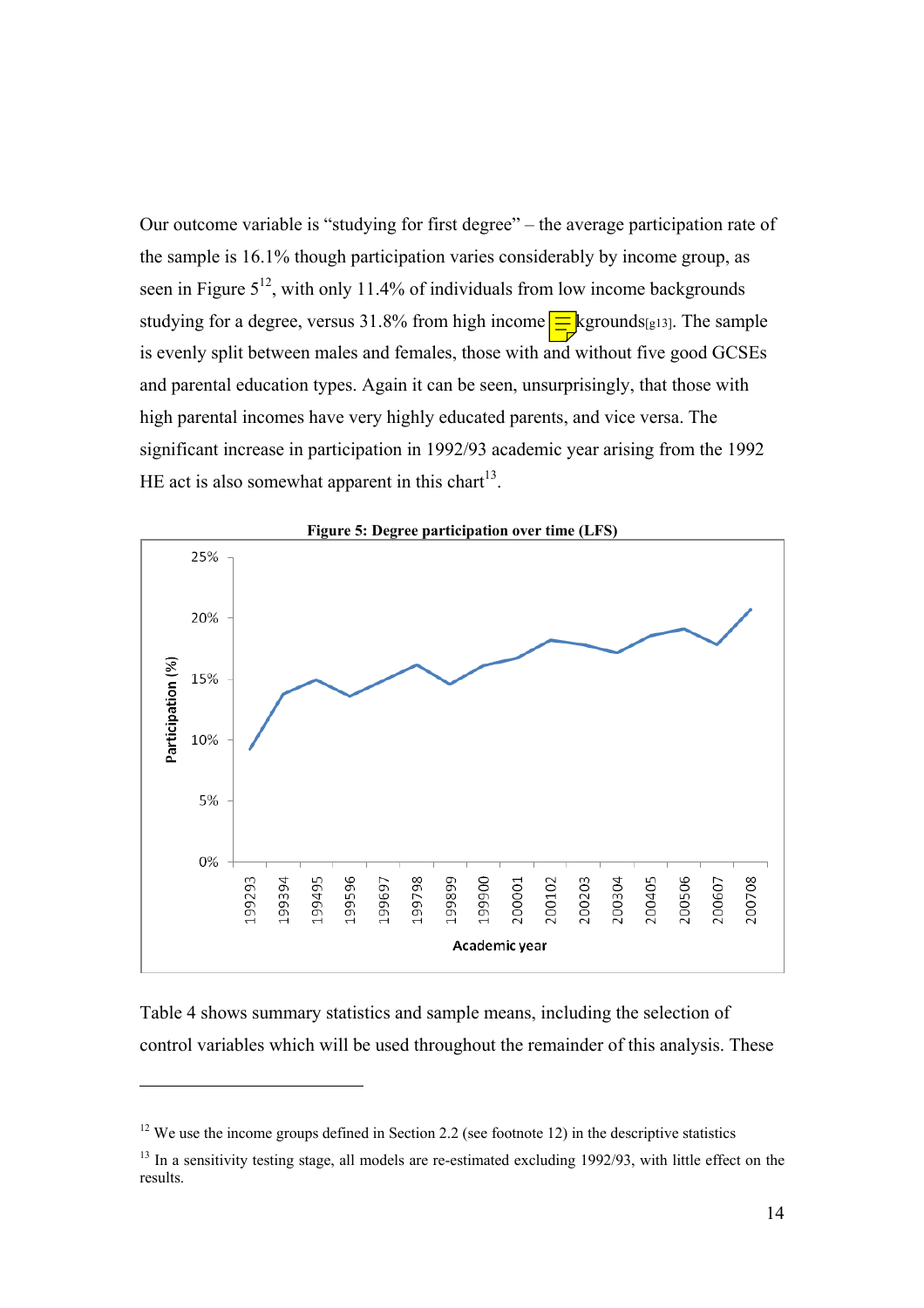are ethnicity (a binary variable taking the value of one if the individual is white and zero otherwise)<sup>14</sup>, youth's prior attainment (a binary variable taking the value of one if the youth has five or more good GCSEs and zero if the youth has less than five)<sup>15</sup>, parents education (this is available for each parent and is measured in 3 categories of attainment using the National Qualification Framework of both educational and vocational qualifications, current parental income (this is the sum of both parents' annual income in the *current* year – i.e. when the youth is eligible for university at age 18-19) and region (using 18 regional dummies in total, representing the 16 major regions of England, and one each for Wales and Northern Ireland). Note that region represents the region of home domicile of the individual. This means that those living at home or in halls of residence will have their home domicile as their region, rather than the region of the institution they are attending. This is in fact preferable, since HE finance is dependent on country of domicile rather than location of institution. For example, English, Welsh and Northern Irish students studying in Scotland would still have to pay fees even though they were abolished for Scottish students, so knowing the location of their institution is irrelevant.

Thus, the final sample size, including those living away from home and not in halls of residence for whom parental income is imputed, but excluding those with missing parental income for other reasons, is  $\boxed{\equiv}486$  [g14]youths of age 18-19.

<span id="page-14-0"></span><sup>&</sup>lt;sup>14</sup> While a number of ethnic groupings are available in the LFS dataset, white represents the majority with the others spread throughout several smaller categories, so for simplicity a binary variable is created

<span id="page-14-1"></span><sup>&</sup>lt;sup>15</sup> A variable measuring number of A-levels is available in the LFS dataset, but only from 1993 onwards, and is limited in granularity to less than 1 or 1 or more. For these reasons GCSE or equivalent is chosen as a more robust measure of prior attainment.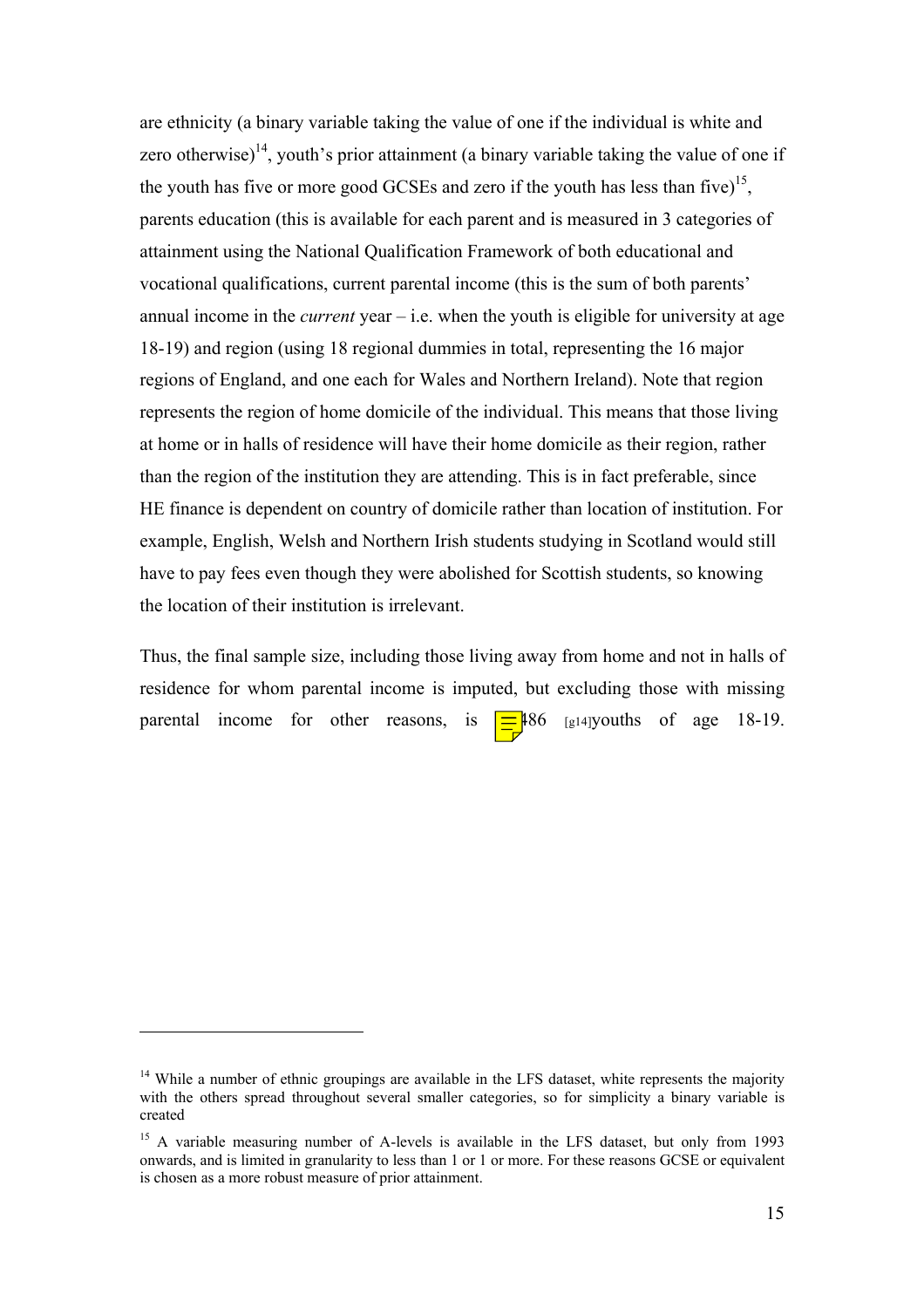|                                                                                                                                                   |        |              | parental income: |              |                |              | sex:         |
|---------------------------------------------------------------------------------------------------------------------------------------------------|--------|--------------|------------------|--------------|----------------|--------------|--------------|
|                                                                                                                                                   | all    | g15          | medium           | high         | missing        | male         | female       |
| % all sample<br>% of participants                                                                                                                 | 15.9   | 45.6<br>11.4 | 28.1<br>16.6     | 15.0<br>31.0 | 11.3<br>12.9   | 51.4<br>14.1 | 48.6<br>17.9 |
| % of non-participants                                                                                                                             | 83.9   | 88.7         | 83.3             | 68.2         | 87.1           | 85.9         | 82.2         |
| ethnicity                                                                                                                                         |        |              |                  |              |                |              |              |
| white $(\% )$                                                                                                                                     | 84.8   | 80.6         | 90.0             | 92.0         | 79.2           | 84.8         | 84.8         |
| non-white $(\% )$                                                                                                                                 | 8.5    | 12.7         | 4.8              | 3.9          | 10.9           | 9.0          | 9.0          |
| missing $(\% )$                                                                                                                                   | 6.7    | 6.7          | 5.2              | 4.1          | 9.9            | 6.3          | 6.2          |
|                                                                                                                                                   |        |              |                  |              |                |              |              |
| youth's education                                                                                                                                 |        |              |                  |              |                |              |              |
| $GCSEs \geq 5$ (%)                                                                                                                                | 46.9   | 41.2         | 51.1             | 69.2         | 30.0           | 43.2         | 50.9         |
| $GCSES < 5$ (%)                                                                                                                                   | 49.9   | 55.7         | 46.3             | 29.1         | 63.7           | 53.4         | 47.6         |
| missing $(\% )$                                                                                                                                   | 3.2    | 3.1          | 2.6              | 1.7          | 6.4            | 3.4          | 1.5          |
| parent's education <sup>1</sup>                                                                                                                   |        |              |                  |              |                |              |              |
| NVQ level $4+(%)$                                                                                                                                 | 34.2   | 24.0         | 43.7             | 73.1         | $\blacksquare$ | 35.2         | 33.1         |
| NVQ level 2 or $3\frac{6}{6}$                                                                                                                     | 22.4   | 25.8         | 29.6             | 15.7         |                | 23.3         | 21.5         |
| NVQ level $\leq 2$ (%)                                                                                                                            | 27.6   | 44.7         | 21.6             | 7.5          | $\blacksquare$ | 29.5         | 25.7         |
| missing $(\% )$                                                                                                                                   | 15.8   | 5.5          | 5.1              | 3.7          | 100            | 12.0         | 19.8         |
| parental inc £                                                                                                                                    | 22,227 | 6,315        | 27,914           | 57,449       |                | 21,872       | 22,649       |
| region                                                                                                                                            |        |              |                  |              |                |              |              |
| England $(\% )$                                                                                                                                   | 88.4   | 86.2         | 90.0             | 92.1         | 88.8           | 88.7         | 88.2         |
| Scotland $(\% )$                                                                                                                                  |        |              |                  |              |                |              |              |
| Wales $(\% )$                                                                                                                                     | 5.8    | 6.0          | 5.8              | 5.2          | 5.9            | 5.7          | 6.0          |
| Northern Ireland (%)                                                                                                                              | 5.8    | 7.8          | 4.2              | 2.7          | 5.3            | 5.7          | 5.8          |
|                                                                                                                                                   |        |              |                  |              |                |              |              |
| sample size<br>Sample below is all those first year eligibles, with known parental incomes or, for those living independently, but of eligibility | 22,486 | 10,264       | 6,308            | 3,380        | 2,534          | 11,567       | 10,919       |

## **Table 4: Summary Statistics (LFS, 1992-2005)**<sup>1</sup>

age, imputed parental incomes<br> $2<sup>2</sup>$  This is the education level of the more educated parent.

## **4. Estimation**

Our basic model is as follows:

$$
P_{tt} = \alpha + \beta_1 F_{tt} + \beta_2 G_{tt} + \beta_3 L_{tt} + \gamma X_{tt} + \rho_r + \tau_t + u_{it}
$$
 (1)

for i=1,...N;  $t=1992,...,2007$ , where

 $P_{i,t}$  =1 if individual i participates in HE in year t, =0 otherwise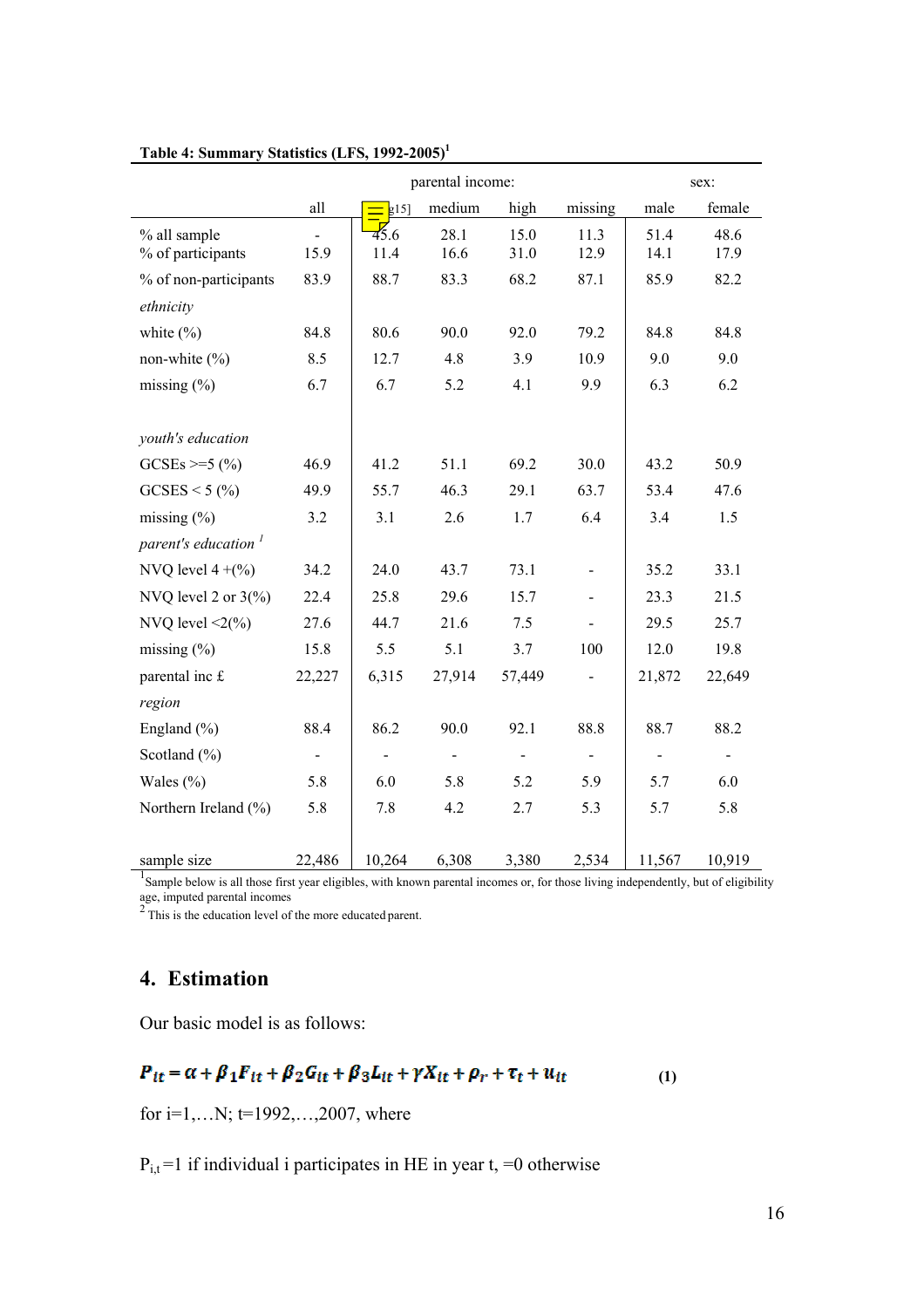$F_{i,t}$  is the HE fee level for individual i were (s) he to participate in HE in year t  $G_{i,t}$  is the HE grant level for individual i were (s) he to participate in HE in year t L<sub>i,t</sub> is the HE loan level for individual i were (s)he to participate in HE  $\equiv$   $\frac{1}{5}$   $\frac{1}{6}$  as 16]year t<sup>16</sup>  $X_{i,t}$  are background characteristics affecting choices, including GCSE attainment (a binary variable which takes the value of 1 if the individual has 5 or more GCSEs at A\*-C), parental education (defined as education level of the most highly educated parent), ethnicity, parental income in year t and gender

 $\tau_t$  is a time trend

 $\overline{a}$ 

 $\rho_r$  is a set of regional dummies

 $u_{i,t}$  is an iid error term

Beyond 2006 we create a composite loan series which incorporates both fee and maintenance loans in order to be able to extend this series beyond 2005. Thus, we treat fee and maintenance loans as a single entity. We believe this is plausible since, as we have described, loans were extended in 1998 as upfront fees were brought in, and anecdotal evidence suggests that while there were no explicit fee loans, individuals did in fact use their maintenance loan to pay for cover fees (since the fee was upfront, it effectively reduced upfront benefits to those students who were eligible for it).

Ideally, we would estimate the model using OLS on our pooled cross-sectional data. However, our set of explanatory variables of interest (fee, grant and loan eligibility) are highly collinear, meaning it is difficult to identify their separate effects, and the parameter estimates are very sensitive to the inclusion or exclusion of variables<sup>17</sup>.

Figures 2-4 illustrated that the three elements of the HE finance package are very closely related, indeed policy is specifically designed so that students are no worse off

<span id="page-16-0"></span><sup>&</sup>lt;sup>16</sup> Note that this is the upfront value of the loan and thus we are testing an individuals' response to the upfront value rather than the loans' true value, which will depend on how much the individual eventually repays. Since loans are income contingent the amount repaid will depend on the individual's labour market outcome and therefore will vary across individuals. The worth of the loan to an individual will also depend on his/her discount rate. In Section 6 we transform the loan's value by applying a discount rate (standard across individuals) and thus estimate the response to a truer approximation to the loans worth.

<span id="page-16-1"></span> $17$  In an initial testing stage we experimented with a number of specifications on our individual level data, and found the coefficients to be highly sensitive to the inclusion and exclusion of different variables.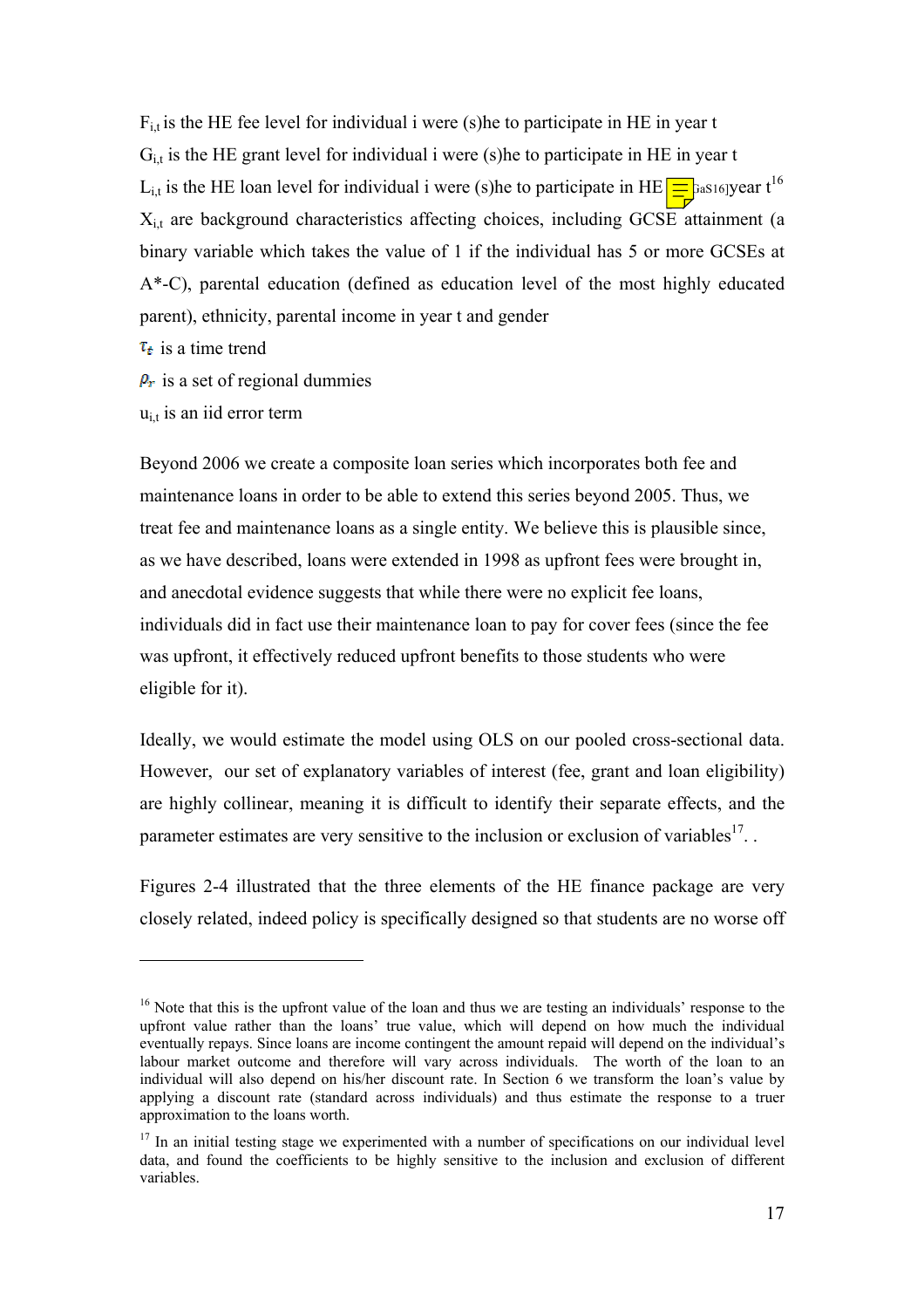*upfront* than previously, through the Government's policy of using increases in loans to offset decreases in grants and increases in fees. Tables 5 and 6 illustrate this offsetting more clearly, for two example periods before and after the major reforms:

| Table 5: Change in overall costs of university attendance as result of 1998 reforms $(\pounds = [g17])$ |            |         |         |               |         |             |  |
|---------------------------------------------------------------------------------------------------------|------------|---------|---------|---------------|---------|-------------|--|
|                                                                                                         | Low income |         |         | Medium income |         | High income |  |
|                                                                                                         | 1997       | 1999    | 1997    | 1999          | 1997    | 1999        |  |
| Grants                                                                                                  | 2097       | 0       | 1107    |               |         | 0           |  |
| Fees                                                                                                    | 0          | 0       | 0       | 856           |         | 1177        |  |
| Loans                                                                                                   | 2014       | 4175    | 2014    | 4175          | 2014    | 3130        |  |
| $net \; costs1$                                                                                         | $-4111$    | $-4175$ | $-3121$ | -3319         | $-2014$ | $-1953$     |  |
| change in net costs                                                                                     |            | -64     |         | -198          |         | 61          |  |

**Table 5: Change in overall costs of university attendance as result of 1998 reforms**  $(f = |g| \cdot 7)$ 

<sup>1</sup> Net costs defined as fee-loan-grant; see for example Kane(1995)

| Table 0: Change in overall costs of university attendance as result of 2000 reforms (x)<br>PLSI8J) |       |                   |         |                      |         |                    |
|----------------------------------------------------------------------------------------------------|-------|-------------------|---------|----------------------|---------|--------------------|
|                                                                                                    |       | <b>LOW INCOME</b> |         | <b>MEDIUM INCOME</b> |         | <b>HIGH INCOME</b> |
|                                                                                                    | 2005  | 2006              | 2005    | 2006                 | 2005    | 2006               |
| Grants                                                                                             | 1020  | 2700              | 0       | 0                    | 0       | 0                  |
| Fees                                                                                               |       | 3000              | 367     | 3000                 | 1199    | 3000               |
| Loans                                                                                              | 4177  | 6555              | 4177    | 6555                 | 3137    | 6305               |
| $net \, costs1$                                                                                    | -5197 | $-6255$           | $-3810$ | $-3555$              | $-1938$ | -3305              |
| change in net costs                                                                                |       | $-1058$           |         | 255                  |         | -1367              |

 $T_{\text{max}}$  ( $C_{\text{max}}$ )  $T_{\text{max}}$  of university attendance as result of 2006 reforms ( $C_{\text{max}}$ [g18])

<sup>1</sup> Net costs defined as fee-loan-grant; see for example Kane(1995)

 $\overline{a}$ 

As table 5 shows, low income students experienced a large decrease in their grants between 1997 and 1999 – but this was almost exactly offset by an increase in their loan eligibility so that they were no worse off upfront. Similarly, high income students were around £1200 worse off from the introduction of fees – but they too received loan increases of around the same amount.

Moreover, as illustrated in Tables 1-3, loans, grants and fees are perfectly related to lagged parental income, and thus closely related to current parental income, another regressor. Indeed, only some kinks in the formulae for grants, fees and loans render their relationship with parental income non- $\equiv$   $\left[\text{ar}_{\left[GaS19\right]}^{18}\right]$  $\left[\text{ar}_{\left[GaS19\right]}^{18}\right]$  $\left[\text{ar}_{\left[GaS19\right]}^{18}\right]$ .

<span id="page-17-0"></span><sup>&</sup>lt;sup>18</sup> Another possible modelling strategy would be regression discontinuity since the means testing rules generate discontinuities in grants and fees in particular, in certain years. However, our sample sizes are not large enough at the discontinuities (which vary by parental income) to produce robust analysis of this nature.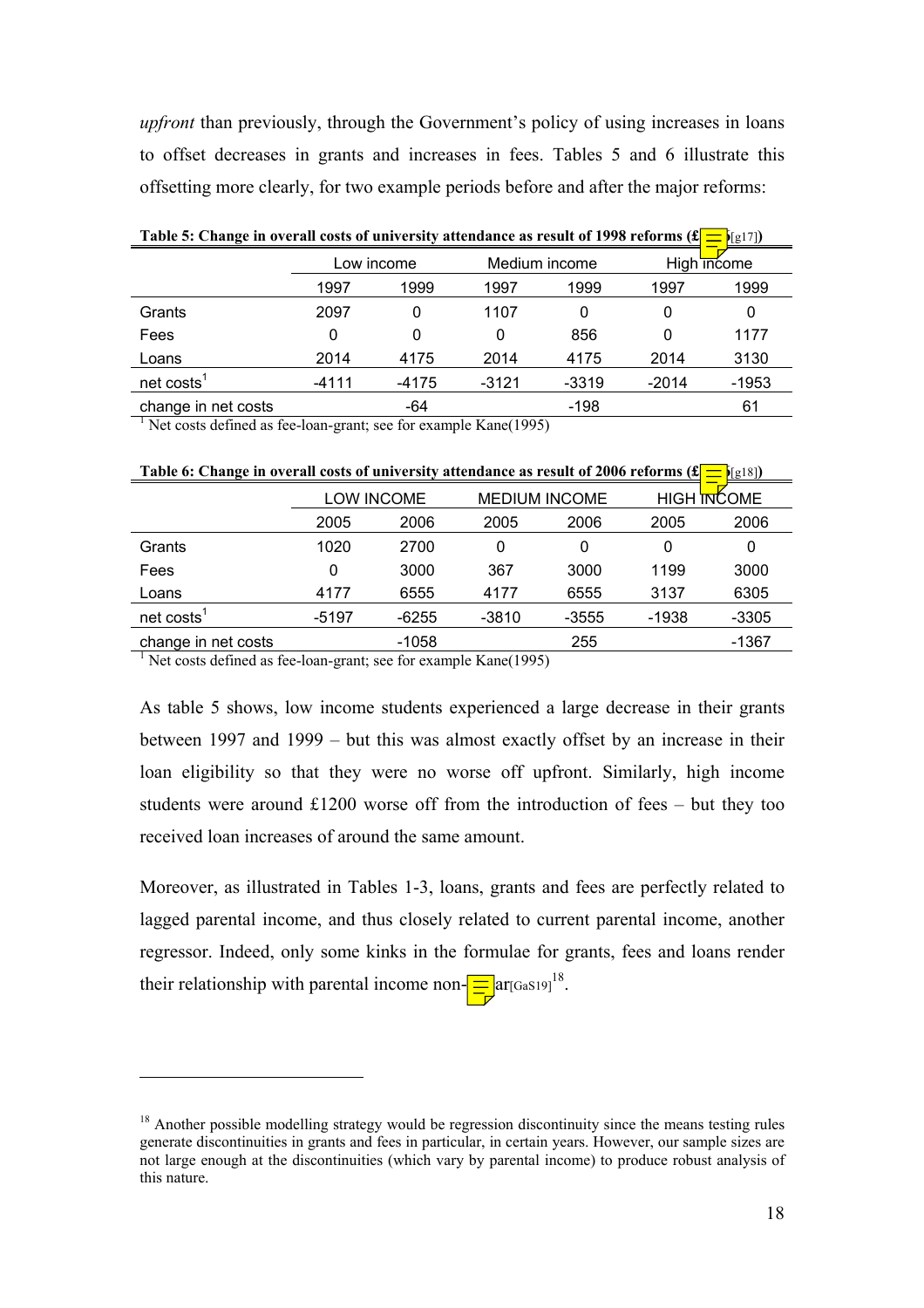A common method used to deal with this problem is to transform the data. The idea is to transform the data in such a way that the resulting variables are not collinear. For example, it may be the case that while two variables at time t are highly collinear, they may not be so related at time t-1, and therefore a first-difference model solves the problem of collinearity. Following this type of strategy would require longitudinal panel data following an individual over time, however, and as discussed our data are repeated cross-sections (in fact, since university decision making is a one-off choice which occurs at a particular (school-leaving) age, a standard panel set-up is infeasible in our context). Instead, we adopt a pseudo-panel approach to estimate the model.

seminal paper, Deaton (1985) suggests the use of cohorts to estimate a fixed effects model from repeated cross-sections. Individuals sharing common characteristics, such as year of birth, are grouped into cohorts, after which the averages within these cohorts are treated as observations in a pseudo panel.

We define groups on the basis of regio[n,](#page-18-2) gender and parental education.<sup>22</sup> So in practical terms, we aggregate HE participation by region, sex, level of parental education and time: for example, we take all males whose most highly educated parent is educated to Level 4 or above in region r in 1992 and compute their average HE participation; we do exactly the same for females. This grouping is natural: as Verbeek (2007) discusses, cohorts should be defined as groups whose explanatory variables change differentially over time. This is certainly the case for a key explanatory variable in our model – GCSE results – which varies markedly over time by parental education background, region and gender.

Thus our equation of interest becomes:

 $\overline{a}$ 

 $P_{rgyt} = \alpha + \beta_1 F_{rgyt} + \beta_2 G_{rgyt} + \beta_3 L_{rgyt} + \gamma X_{rgyt} + \tau_t + f_{rgy} + v_{rgyt}$ (2)

<span id="page-18-2"></span><span id="page-18-1"></span><span id="page-18-0"></span> $21$  Note, regions pertain to an individuals home rather than where they attend university. So those individuals whose normal residence is in England but who attend university in Scotland will be recorded in English regions. This is preferable, since grant and fee amounts are calculated according to home domicile.<br><sup>22</sup> Note, regions pertain to an individuals home rather than where they attend university. So those

<span id="page-18-3"></span>individuals whose normal residence is in England but who attend university in Scotland will be recorded in English regions. This is preferable, since grant and fee amounts are calculated according to home domicile.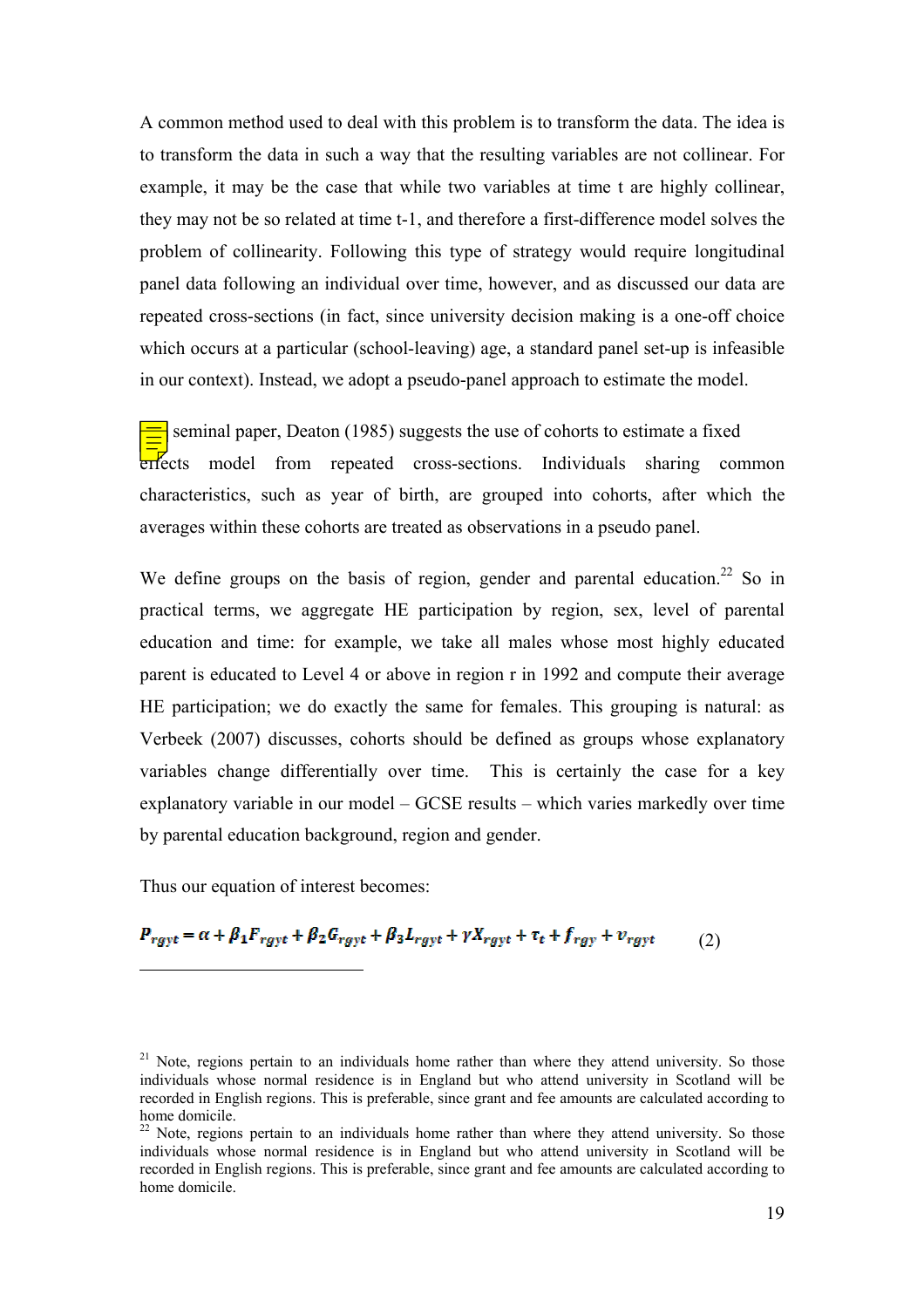Where  $P_{rsyt}$  represents the mean participation rate in Higher Education in the 144 regional groupings (18 English, Northern Irish and Welsh regions split by gender *g* (male or female) and education group y (of which there are 4 education groups – NVQ Level 4 or above, NVQ Level 3, NVQ Level 2 and NVQ Level 1 or below; this is defined as the education level of the most highly educated parent) at time *t* (between 1992 and 2007). The remaining variables, aside from the error terms, are as found in equation 1, again at their mean levels within region, for each education and gender group, by year.

Now, the presence of unobserved heterogeneity that is fixed over time is allowed for by group  $(f_{\text{rgb}})$ , while  $v_{\text{rgb}}$  represents the usual random error component.

As discussed, our main reason for using this approach is to transform our data to deal with the high degree of collinearity of our explanatory variables. The pseudo-panel transformation helps in the following way: while an individuals grant is directly related to his fee in time t due to his parental income, the average grant for region r and gender g (which is the average of all grants in that region, which will be a wide range of values) is less directly related to the average fee for region r and gender g (again, an average of a number of fee levels). The panel set up breaks the direct link between the HE finance variables and parental income (and hence their direct link to each other) since the average grant in region r is not a linear transformation of average income in region r, rather it is the average of all grants in region r. Indeed our fixed effects methodology transforms the data even further.

 $\equiv$  is well-known, in building a pseudo-panel data set, there is a trade-off between the size and number of cohorts. Small cohorts imply less precise estimates of the cohort means and thus the trade-off is essentially between the number of 'artificial' observations and the accuracy of these observations - the narrower the groups chosen, the greater the number of data points, but the smaller the number of observations per cell and hence the greater the potential error in the estimate of the group mean. Our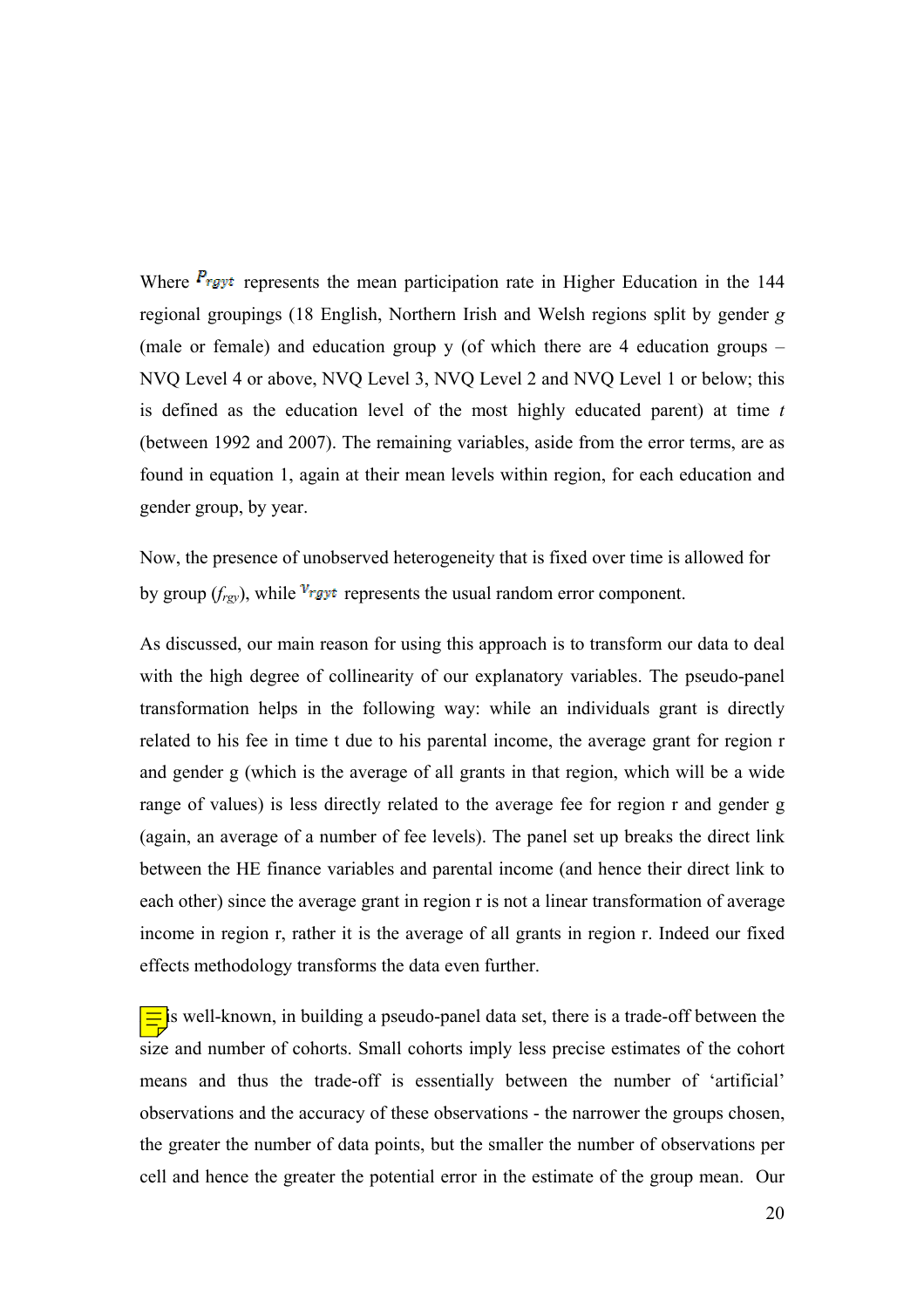choice of groups gives a balanced panel of 10 groups, in 18 regions, over 16 years, or 2880 cells in total. The size distribution of each group is given in Table 7.

|       | Table 7 Pseudo-panel group<br>$\equiv$ [g24]      |        |
|-------|---------------------------------------------------|--------|
| Group | Description                                       | Freq.  |
|       | male, parental education level 4 or above         | 4,398  |
|       | male, parental education level 3                  | 3,744  |
|       | male, parental education level 2                  | 2,097  |
|       | male, parental education below level 1 or below   | 4,596  |
|       | male, missing parental education                  | 1,118  |
| 6     | female, parental education level 4 or above       | 3,956  |
|       | female, parental education level 3                | 3,339  |
| 8     | female, parental education level 2                | 1,842  |
| 9     | female, parental education below level 1 or below | 3,957  |
| 10    | female, missing parental education                | 2,359  |
| Total |                                                   | 31,476 |

To estimate the model, the averages within groups are treated as observations in a pseudo-panel to which standard techniques for panel data estimation are applied. So we treat the pseudo panel as if it were a genuine panel and estimate the model using fixed effects. Note that grouping into cells tends to homogenise the individual effects among individuals grouped in the same cell, so that the average specific effect is approximately invariant between periods and can be removed by within or first difference transformations.

## **5. Findings**

The set of findings from the pseudo-panel approach, in which we estimated a Fixed Effects model are presented in Table 8.

| Table 8 Probability of Attending a University Degree Course $\boxed{\equiv}$ n[GaS25] £1000 of grants and |  |
|-----------------------------------------------------------------------------------------------------------|--|
| fees; Pseudo-panel Fixed Effects Model                                                                    |  |

|                 | (2)          |
|-----------------|--------------|
|                 | FE           |
| Grant           | 0.022        |
|                 | $(0.010)**$  |
| Fee             | $-0.037$     |
|                 | $(0.014)$ ** |
| Loan            | 0.021        |
|                 | $(0.011)*$   |
| parental income | 0.005        |
|                 | (0.000)      |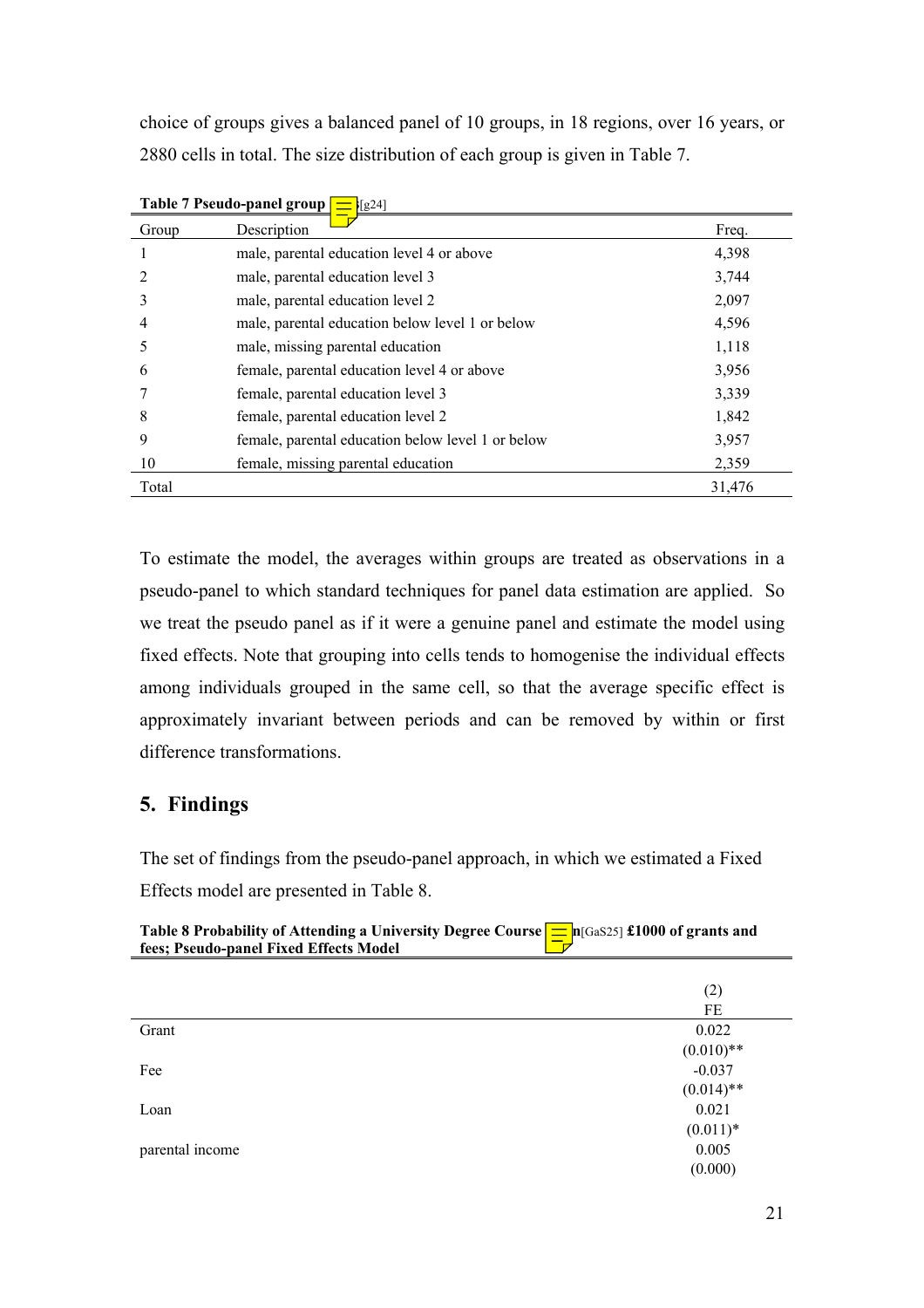| White                          | $-0.099$      |
|--------------------------------|---------------|
|                                | $(0.02)$ **   |
| <b>GCSE</b>                    | 0.255         |
|                                | $(0.017)$ *** |
| Low income                     | 0.090         |
|                                | (0.084)       |
| Medium income                  | 0.132         |
|                                | (0.085)       |
| High income                    | 0.160         |
|                                | (0.952)       |
| unemployment rate              | 0.008         |
|                                | $(0.003)$ **  |
| Constant                       | $-0.291$      |
|                                | $(0.107)$ **  |
| Time trend ( $\lim \& n$ -lin) | Y             |
| Observations                   | 2806          |
| R-squared                      | 0.19          |
| Number of groups               | 180           |

The results imply that a £1000 increase in fees results in a 3.7 percentage point decrease in participation, whilst a £1000 increase in grants leads to a 2.2 percentage point increase in participation and a £1000 increase in loans leads to a 2.1 percentage point increase in participation. These coefficients are in-line with the findings of Dynarski (2004) and Kane (1995), as described in Section 1, bearing in mind inflation and exchange rates. A somewhat counter-intuitive result is that the coefficient on loans is not found to be significantly different from the coefficient on loans (bearing in mind that as previously described, we are testing the impact of the upfront value of loans on participation and do not take into account discount rates, or knowledge and uptake of loans and grants). Under these simple assumptions these results imply that individuals place the same value on loans as they do on grants.

The set of explanatory variables is highly significant. Prior attainment is a key driver of participation, in line with widely accepted theory (Heckman and Carneiro, 2003; Gorard, 2006). GCSE attainment has a strong positive impact on participation – an increase from less than 5 good GCSEs to 5 or more good GCSEs results in a 25 percentage point increase in the probability of attending university – and whites are less likely than non-whites to go to university.

## **Conclusions**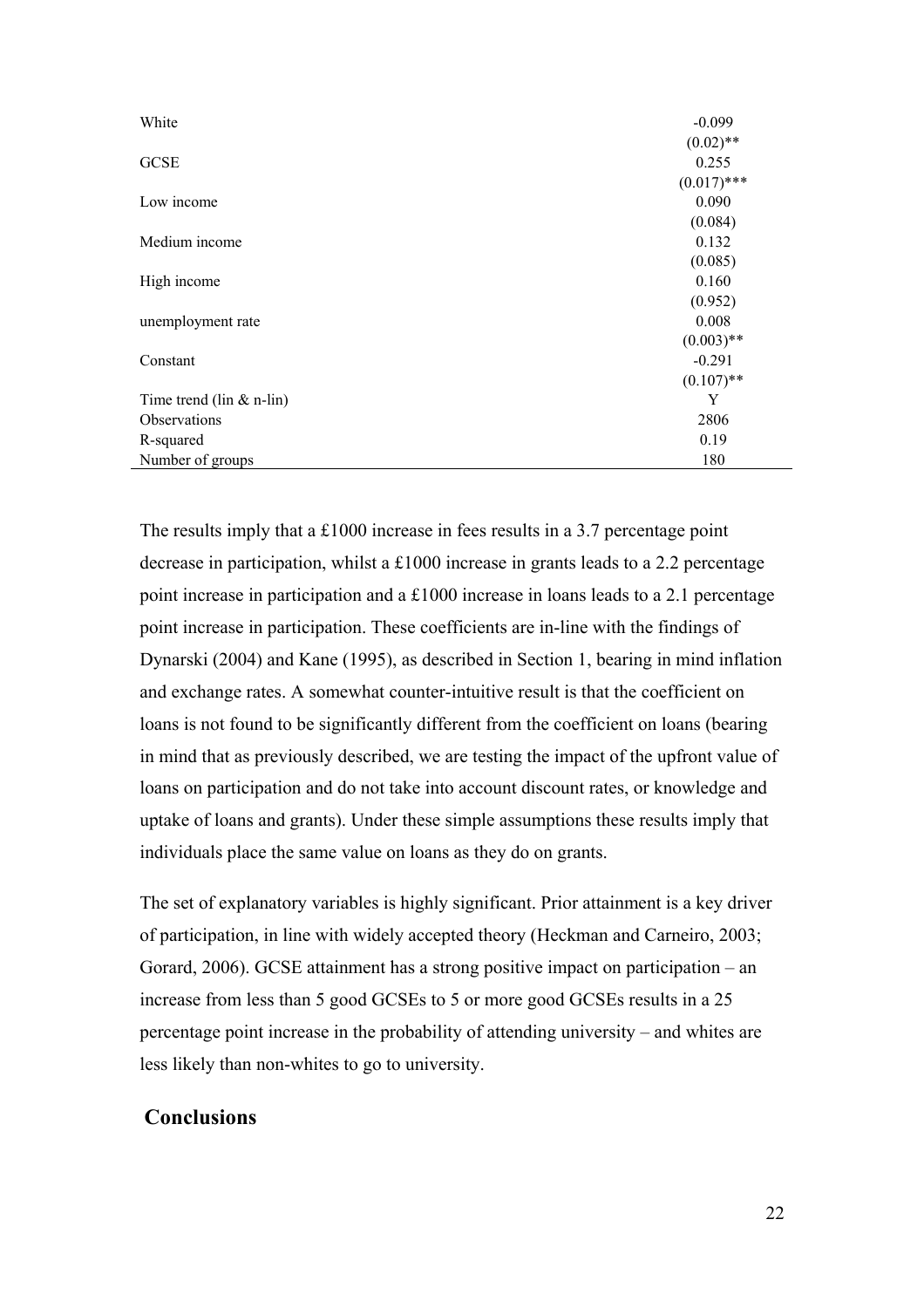In this paper we have estimated the impact of tuition fees, loans and grants on HE participation using a pseudo-panel technique which helped us to overcome problems associated with collinearity among our variables of interest. The use of pseudo-panel techniques meant that this estimation problemcould be dealt with using fixed effects, since observations were then observed in more than one time period.

Our main finding is that a £1,000 increase in upfront tuition fees *reduces* degree participation by 3.7 percentage points, while a £1,000 increase in maintenance grants *increases* participation by 2.2 percentage points, and a £1,000 increase in maintenance loans *increases* participation by 2.1 percentage points. These results are in line with, but of a slightly lower magnitude, than those estimated in the US in a number of studies such as Kane (1995), Dynarksi (1999) and Helemt and Marcotte (2008).

These results are highly relevant for policy makers, who ought to be aware of the negative impact of fees and the positive impact of aid on participation. Maintenance grants and loans can potentially be used to offset the negative influence of fee increases, given their opposing influences on participation. Policy makers should also be aware of particularly vulnerable groups when setting levels of fees and grants, and may need to target specific groups with more generous aid to counteract any increases in tuition fees.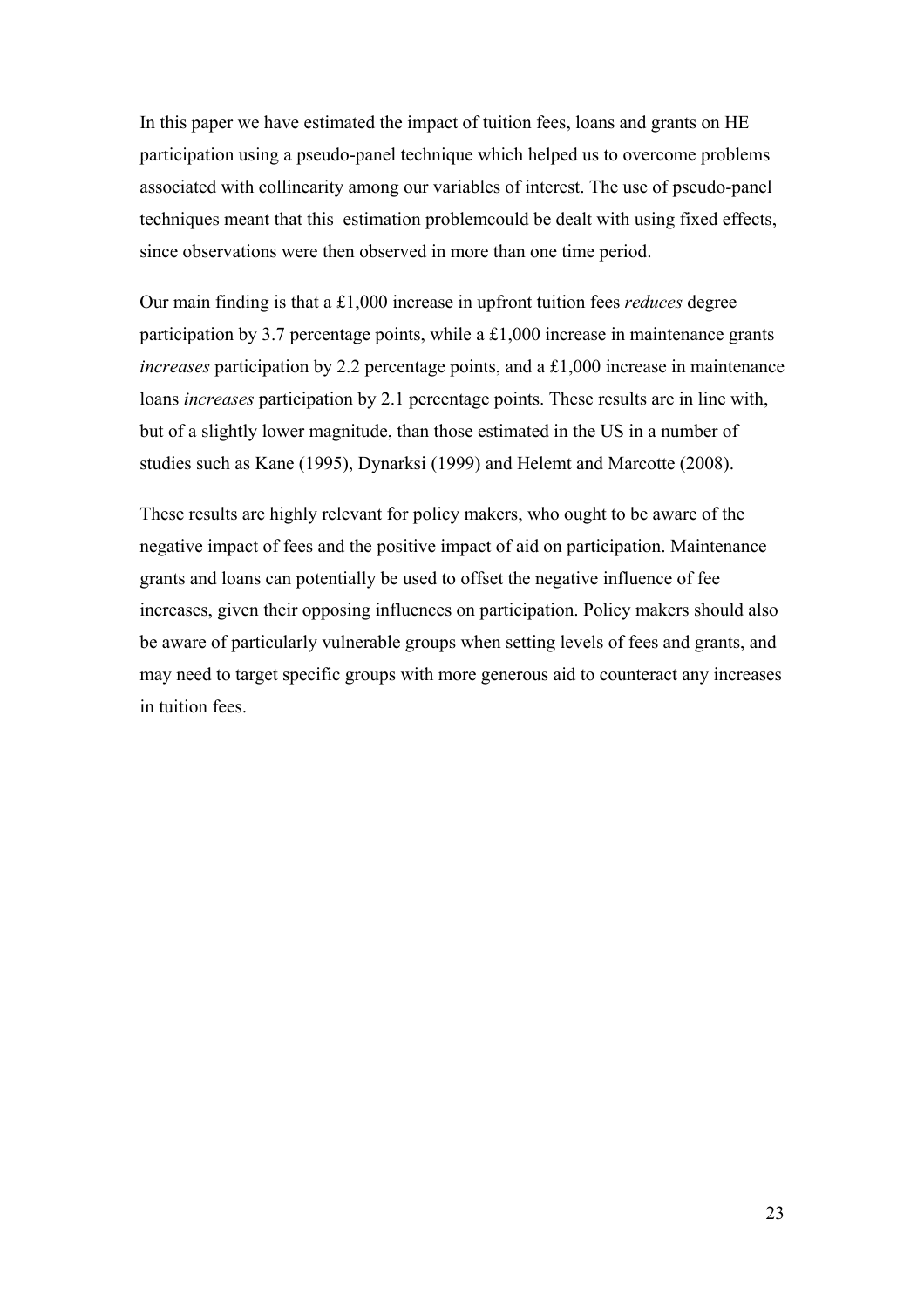## **7. References**

(1963) The Robbins Report. *Report of the Committee Appointed by the Prime Minister under the Chairmanship of Lord Robbins.* London, HMSO.

(1997) National Committee of Inquiry into Higher Education *Report of the National Committee, the Dearing Report* (Norwich, HMSO).

(2004) IFS Analysis of the HE Reforms, Press Release. Institute for Fiscal Studies.

BARR, N. (1989) The White Paper on Student Loans. *Journal of Social Policy,* 18**,** 409-417.

BARR, N. (1992) Economic Theory and the Welfare state - A Survey and Interpretation. *Journal of Economic Literature,* 30**,** 741-803.

BARR, N. (1993) Alternative Funding Resources for Higher Education. *Economic Journal,* 103**,** 718-728.

BARR, N. (1997) Student loans: Towards a new public/private mix. *Public Money & Management,* 17**,** 31-40.

BARR, N. (2001) The Welfare State As Piggy Bank: Information, Risk, Uncertainty, and the Role of the State. Oxford University Press, USA.

BARR, N. (2002) Funding Higher Education: Policies for Access and Quality. House of Commons, Education and Skills Committee.

BARR, N. (2003) Financing higher education: Lessons from the UK debate. *Political Quarterly,* 74**,** 371-381.

BARR, N. (2004) Higher education funding. *Oxford Review of Economic Policy,* 20**,** 264-283.

BARR, N. & CRAWFORD, I. (1998) The Dearing report and the government's response: A critique. *Political Quarterly,* 69**,** 72-84.

BARR, N. & CRAWFORD, I. (2005) Financing higher education: Answers from the UK. London and New York: Routledge.

BLANDEN, J. & MACHIN, S. (2004) Educational inequality and the expansion of UK higher education. *Scottish Journal of Political Economy,* 51**,** 230-249.

BLANDEN, J., GREGG, P. & MACHIN, S. (2005) Intergenerational Mobility in Europe and North America. London, Centre for Economic Performance.

CHAPMAN, B. (1997) Conceptual Issues and the Australian Experience with Income Contingent Charges for Higher Education. *The Economic Journal,* 107**,** 738-751.